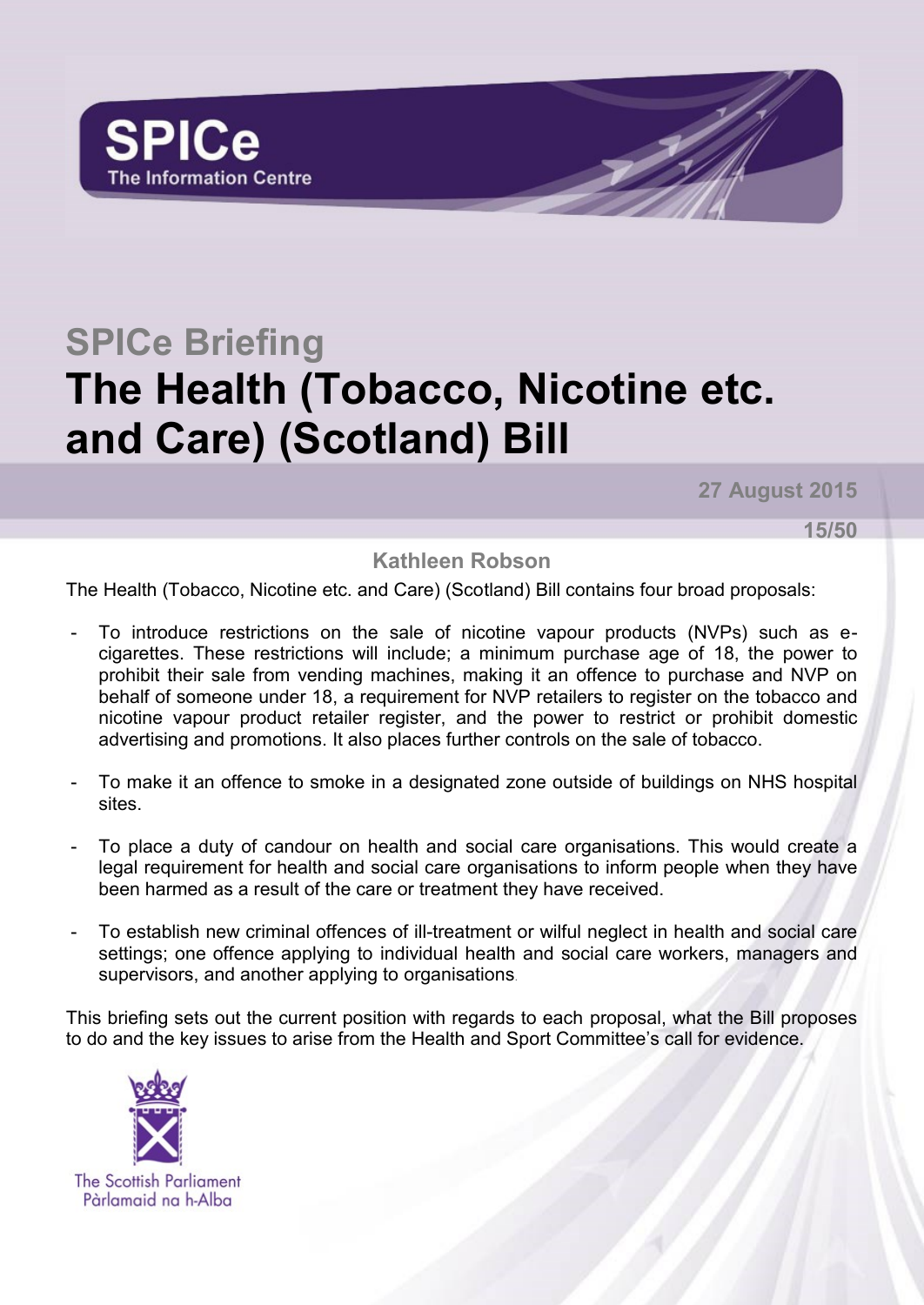# **CONTENTS**

| CHAPTER 1 - SALE AND PURCHASE OF TOBACCO AND NICOTINE VAPOUR PRODUCTS |
|-----------------------------------------------------------------------|
|                                                                       |
|                                                                       |
|                                                                       |
| CHAPTER 2 - ADVERTISING AND PROMOTION OF NICOTINE VAPOUR PRODUCTS 10  |
|                                                                       |
|                                                                       |
|                                                                       |
|                                                                       |
|                                                                       |
|                                                                       |
|                                                                       |
|                                                                       |
|                                                                       |
|                                                                       |
|                                                                       |
|                                                                       |
|                                                                       |
|                                                                       |
|                                                                       |
|                                                                       |
|                                                                       |
|                                                                       |
|                                                                       |
|                                                                       |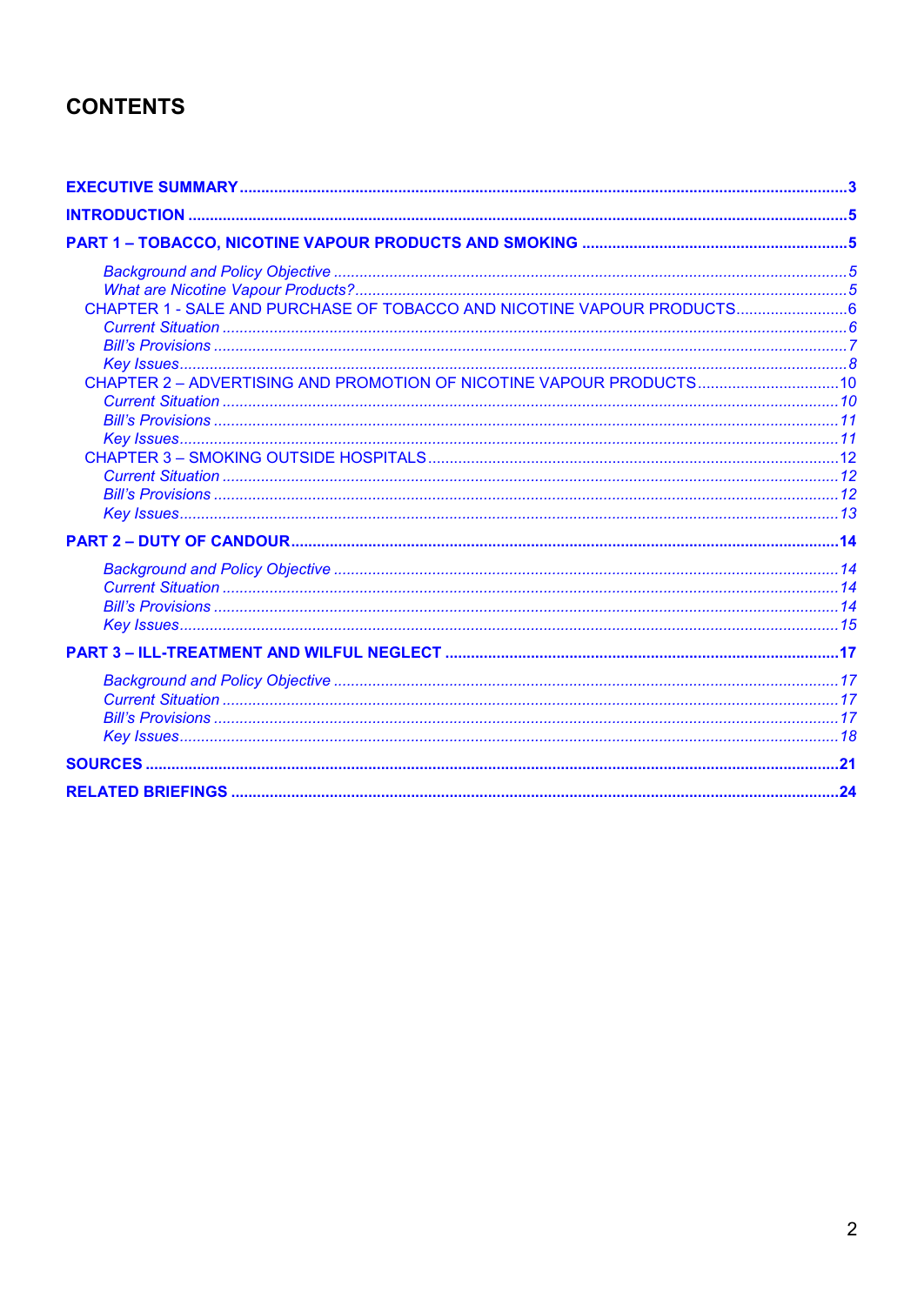

# **EXECUTIVE SUMMARY**

<span id="page-2-0"></span>The Health (Tobacco, Nicotine etc. and Care) (Scotland) Bill has four broad proposals:

#### **1 - To control the sale, advertising and promotion of Nicotine Vapour Products such as ecigarettes and apply further controls on the sale of tobacco**

Nicotine Vapour Products (NVPs), such as e-cigarettes, are devices that are designed to produce vapour for inhalation. They may or may not contain nicotine but they are reportedly a commonly used smoking cessation aid. Their use has grown significantly over the last decade. The health benefits and the health harms of NVPs are the subject of much debate but research evidence for either is currently limited. While some argue that they are an effective tool for quitting or cutting down on smoking, others have concerns that they may be a gateway to smoking, particularly among young people (see [pp5-6\)](#page-5-2). This has led to calls for greater regulation of NVPs.

In light of the uncertainty around the health effects of NVPs, the Bill adopts something of a precautionary approach and is proposing a number of restrictions on the sale, advertising and promotion of NVPs (see: [pp7-8\)](#page-6-0). These include:

- a minimum purchase age of 18,
- the power to prohibit their sale from vending machines,
- making it an offence to purchase an NVP on behalf of someone under 18 ('proxy purchasing')
- a requirement for NVP retailers to register on the tobacco and nicotine vapour product retailer register,
- a requirement that registered retailers should operate and age verification policy, and
- the power to restrict or prohibit domestic advertising and promotions.

The majority (61%) of respondents to the Health and Sport Committee's call for evidence supported all of the provisions relating to NVPs. Notably there was almost universal support for restricting their sale to over 18s. The provisions with less support included requiring those who sell NVPs to register as a retailer and prohibiting proxy purchasing altogether (i.e. including parents of young smokers) (see [pp8-9\)](#page-7-0).

The provision with the most opposition was the plan to give Ministers the power to restrict domestic advertising and promotion of NVPs. These responses argued that this would be disproportionate to their harms and could potentially undermine the public health benefit of such products (see pp [10-11\)](#page-10-1).

#### **2 - To make it an offence to smoke tobacco outside of buildings on NHS hospital sites**

At the moment, the NHS in Scotland operates a smoke free policy across all of its grounds. However, the NHS does not have any powers to enforce the policy and compliance is reported to be an issue.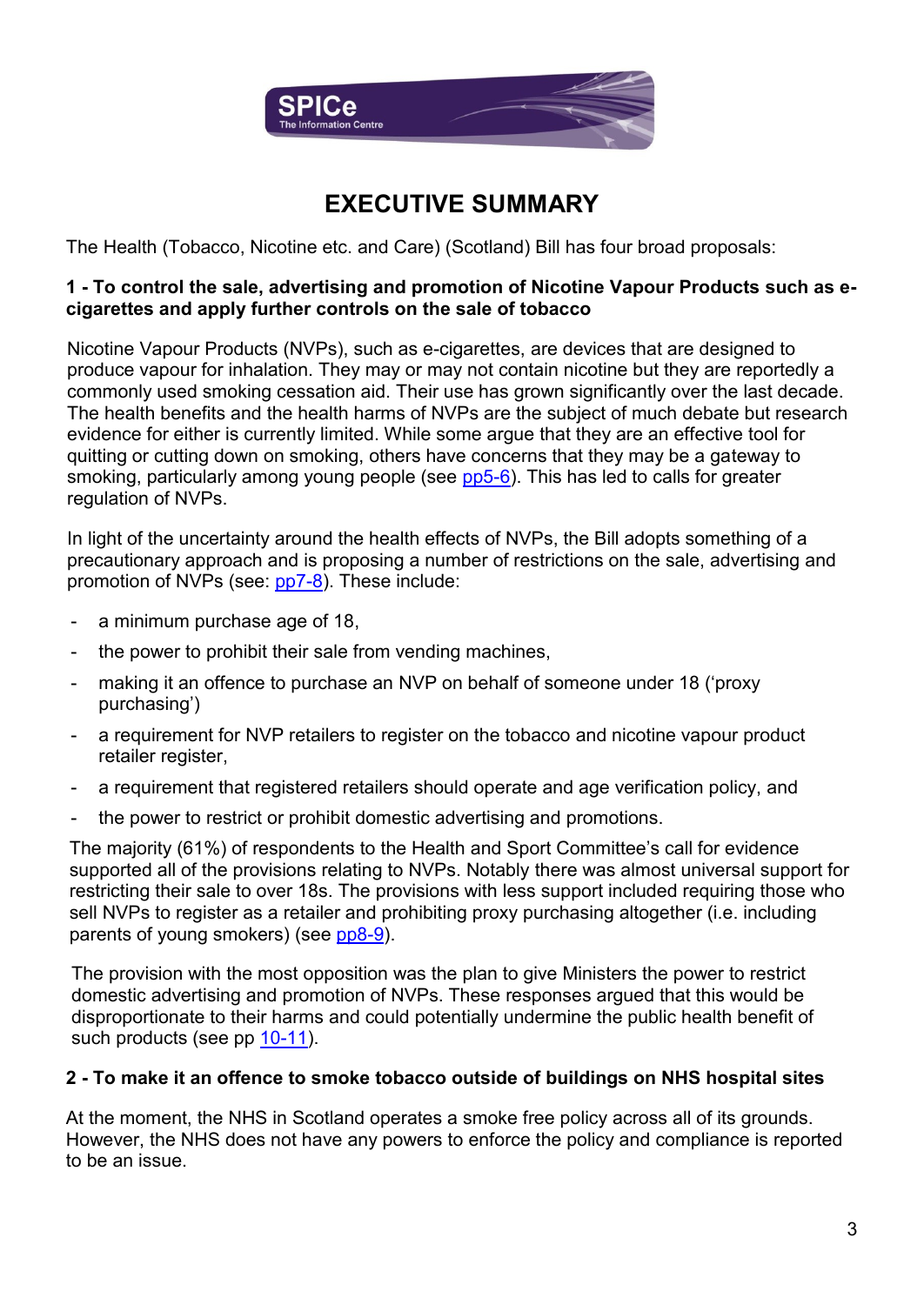The Bill would make it an offence to smoke within a designated no-smoking area around buildings in NHS hospital grounds. The area will be immediately outside of buildings on hospital sites and bounded by a perimeter of a specified distance (to be determined in regulations) (see [p12\)](#page-11-1). The Bill would allow Ministers to make exceptions. Outside of the perimeter, NHS Boards would have the discretion as to whether or not to apply a no-smoking policy.

The majority (79.5%) of respondents to the Health and Sport Committee's call for evidence were in favour of the proposal. Generally these responses felt that it would support compliance by giving the NHS the backing of the law. However for those opposed to the proposal, it was felt to be unnecessary, uncompassionate, difficult to enforce and a potential safety risk (p[p12-13\)](#page-12-0).

#### **3 - To introduce a duty of candour for health/care organisations**

Following a number of reviews in England, there have been calls for greater candour amongst health and care organisations when things go wrong (see [p13\)](#page-13-1). As a consequence, the Bill proposes to give health, social care and social work organisations a 'duty of candour'. What this would mean is that, in the event that a person experiences (or could have experienced) an unintended or unexpected harm from their care, the organisation would have a duty to tell that individual. The Bill would also allow an apology to be given without it amounting to an admission of negligence or a breach of a statutory duty (see [pp14-15\)](#page-13-3).

The majority (58.5%) of the respondents to the Committee's call for evidence were in favour of the proposal. Those in support felt that it would engender a culture of openness and learning.

Criticisms made of the duty included that legislation is not the way to create an open culture and the defined harms are very broad and could encompass very minor events, thereby resulting in a significant drain on resources (see [pp15-16\)](#page-14-0).

#### **4 - To introduce offences of wilful neglect and ill treatment for health/care professionals and organisations**

Following a review of patient safety in England, it was recommended that there should be an offence of wilful neglect or ill treatment which is on a par with that covering mental health patients in the UK. Consequently, the Bill proposes to create new offences of ill-treatment or wilful neglect; one which would apply to adult health and social care workers, and another which would apply to adult health and social care providers (see [pp17-18\)](#page-16-3).

The majority (60%) of respondents to the Committee's call for evidence supported the proposal, generally expressing the opinion that it would send a clear message to staff and organisations. Some criticisms made of the provision however, included that; there are already avenues for redress by those with mental capacity and it is not clear what would constitute ill-treatment or wilful neglect. Others also expressed concern that it could potentially undermine the duty of candour, in that it might make organisations more likely to hide things for fear of prosecution (see [pp18-19\)](#page-17-0).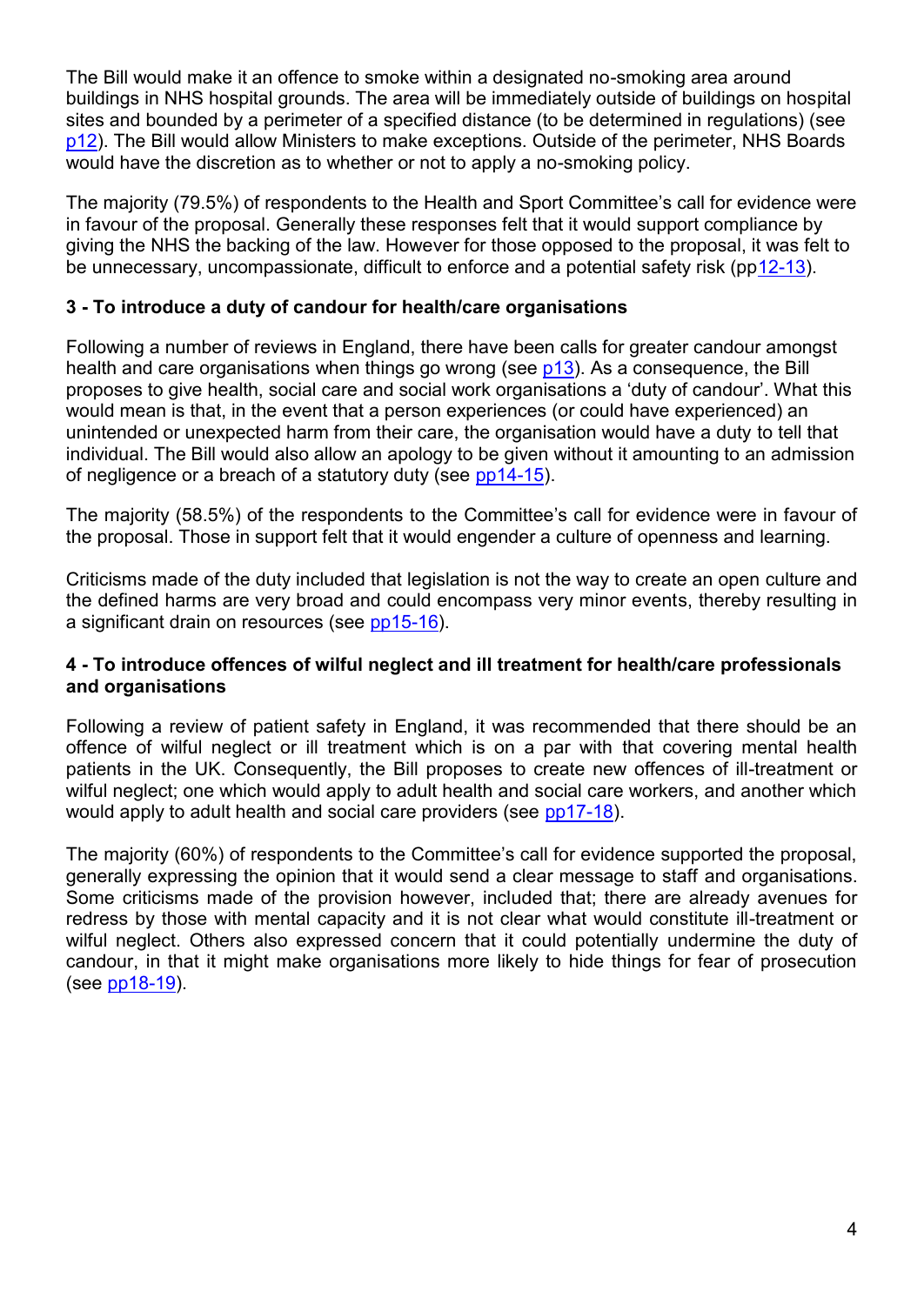# <span id="page-4-0"></span>**INTRODUCTION**

The Health (Tobacco, Nicotine etc. and Care)(Scotland) Bill was introduced in the Scottish Parliament on 4 June 2015 by the Cabinet Secretary for Health and Wellbeing, Shona Robison MSP (Scottish Parliament, 2015a, 2015b, 2015c).

The Bill is in 3 parts and proposes to:

- 1. Introduce controls on the sale of Nicotine Vapour Products (NVPs), such as e-cigarettes, as well as powers to restrict or prohibit domestic advertising of NVPs. It also proposes further controls on the sale of tobacco and seeks to make it an offence to smoke tobacco outside of buildings on NHS hospital sites.
- 2. Introduce a 'duty of candour' for health/care organisations
- 3. Introduce offences of wilful neglect and ill treatment for health/care professionals and organisations.

The following briefing deals with each part of the Bill in turn. It sets out the current situation, what the Bill is proposing and the key issues to emerge from the Health and Sport Committee's call for written evidence.

# <span id="page-4-1"></span>**PART 1 – TOBACCO, NICOTINE VAPOUR PRODUCTS AND SMOKING**

# <span id="page-4-2"></span>**Background and Policy Objective**

The Policy Memorandum (PM) describes the main objectives of Part 1 of the Bill as supporting the aims of the tobacco control strategy (Scottish Government, 2013). This strategy has a target of reducing smoking prevalence to less than 5% by 2034 and the PM states that this can only be achieved by preventing the initiation of tobacco use.

In relation to NVPs, the PM states that the approach in the Bill is in part "precautionary". This is in light of the debate that exists around NVPs which has concentrated on the potential for NVPs to act as a 'gateway' to combustible tobacco products such as cigarettes, and whether NVPs such as e-cigarettes might 're-normalise' smoking behaviours. The PM does state however, that the Scottish Government recognises the potential health benefits of NVPs as they are likely to be less harmful than conventional cigarettes and are potentially an effective aid to stopping smoking.

# <span id="page-4-3"></span>**What are Nicotine Vapour Products?**

NVPs are perhaps more commonly known as 'vaping products'. The British Standards Institution recently defined 'vaping products' as a:

"Product, and/or part of product, which is used within a device designed to produce vapour for inhalation, and which may or may not contain nicotine" (BSI, 2015)

The Bill uses the term 'nicotine vapour product' but the definition used in s1 of the Bill would also include products which do not contain nicotine. The most commonly known vaping products are 'e-cigarettes'. For a more detailed discussion on e-cigarettes then please see [SPICe briefing SB14-83](http://www.scottish.parliament.uk/parliamentarybusiness/83714.aspx) (Evans & Payne, 2014).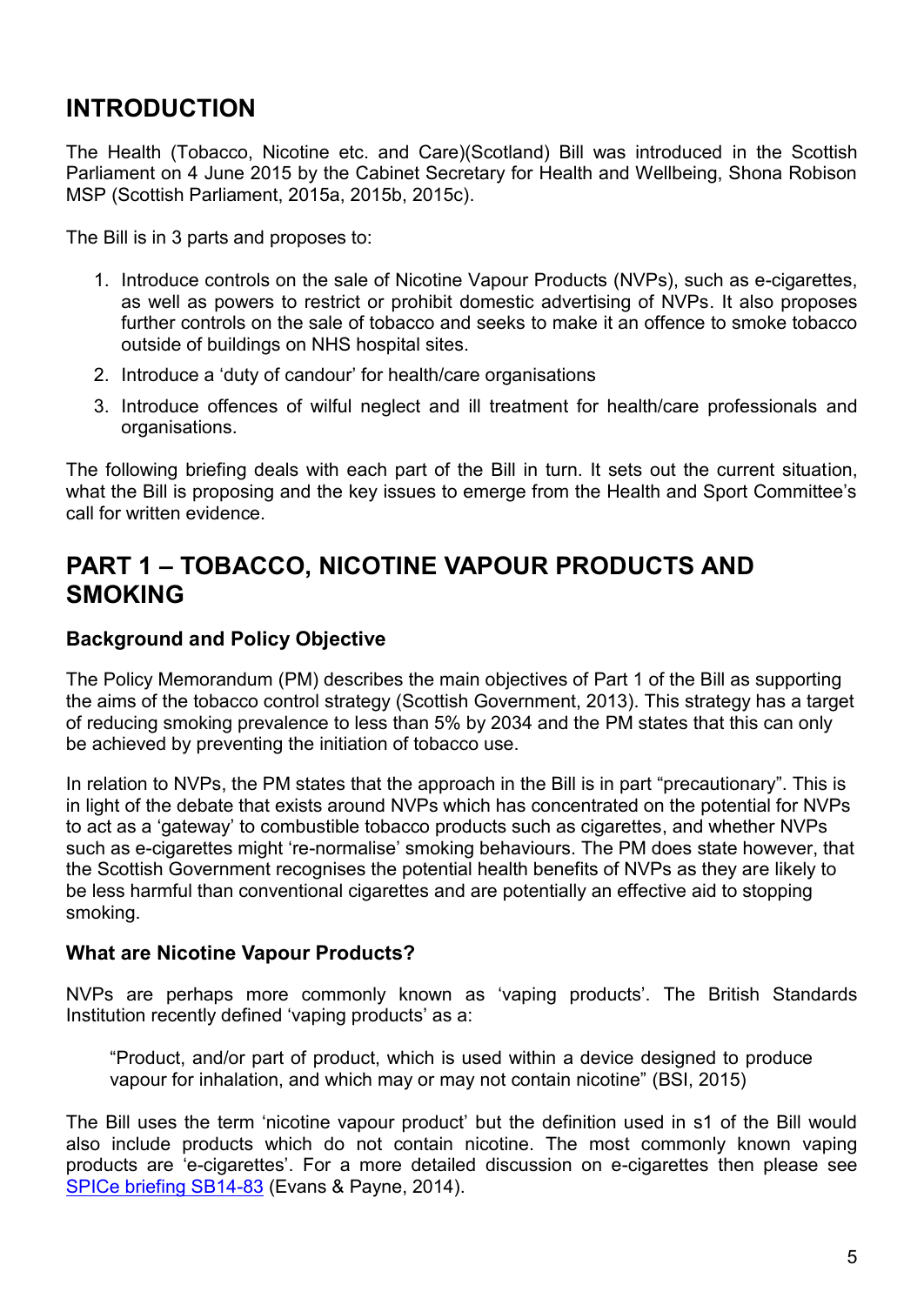# <span id="page-5-0"></span>**CHAPTER 1 - SALE AND PURCHASE OF TOBACCO AND NICOTINE VAPOUR PRODUCTS**

## <span id="page-5-1"></span>**Current Situation**

At the moment there are no specific public health restrictions on who can sell NVPs or who can buy them. While many retailers do not sell to under 18s, and many products are marked with warnings to that effect, there is no statutory age restriction in the UK.

NVPs are also available from a variety of outlets and due to the fact that they are regulated as a general consumer product, there are no specific restrictions on who can sell them.

Over recent years there has been much debate about the potential benefits and harms from NVPs such as e-cigarettes. The following sections discuss the research evidence around this. Note that it should not be taken as an exhaustive overview of research in this field

#### <span id="page-5-2"></span>*Potential Health Benefits of NVPs*

The market for NVPs, in particular e-cigarettes, has grown significantly since their UK introduction in 2006 and much of this increase has been driven by the idea that they are a healthier alternative to smoking and a useful smoking cessation aid.

In relation to the evidence for such claims, a recent systematic review of the research looked at whether e-cigarettes helped smokers to quit or cut down on their smoking (McRobbie et al, 2014). It concluded that use of an e-cigarette containing nicotine increased the chance of stopping smoking over the long-term, compared to the use of an e-cigarette without nicotine. It also found that a higher number of people using e-cigarettes containing nicotine were able to reduce their cigarette consumption by at least a half, compared to those using non-nicotine containing e-cigarettes or those using nicotine patches.

It should be noted however that the review found the quality of evidence to be low due to the small number of studies and it recommended the need for further research.

In terms of whether or not NVPs are a healthier alternative to tobacco products, due to the fact they are a fairly recent innovation, there have been no longitudinal studies into the physical effects of prolonged use.

However, there does appear to be a general view that they are likely to be less harmful than tobacco. Following a recent review of the available evidence, Public Health England concluded:

"While vaping may not be 100% safe, most of the chemicals causing smoking-related disease are absent and the chemicals that are present pose limited danger. It had previously been estimated that EC are around 95% safer than smoking. This appears to remain a reasonable estimate." (Public Health England, 2015, page 80).

In light of the available evidence, Public Health England concluded that:

"Emerging evidence suggests some of the highest successful quit rates are now seen among smokers who use an e-cigarette and also receive additional support from their local stop smoking services."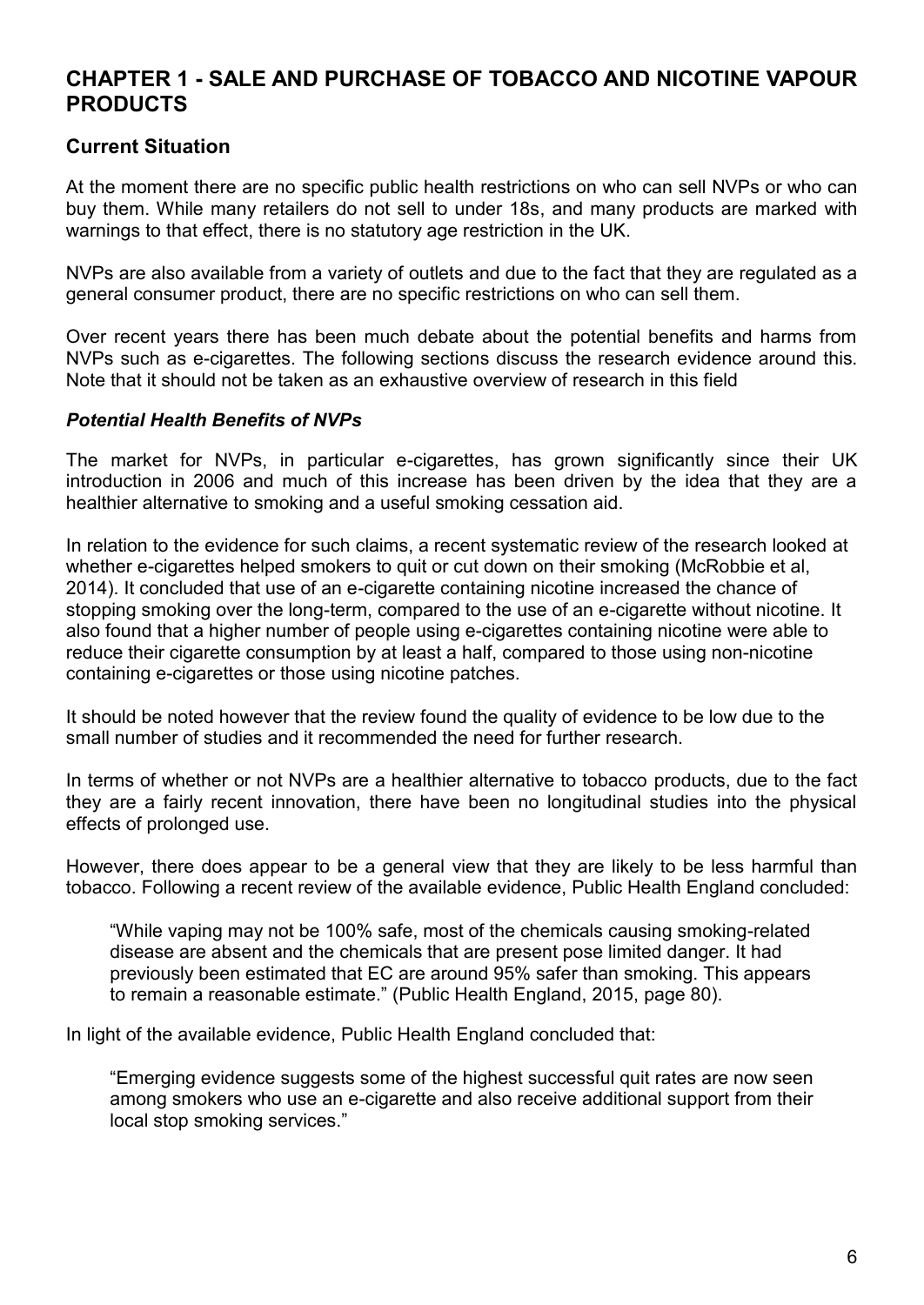## *Potential Health Harms of NVPs*

One of the key concerns about NVP products is that they will act as a 'gateway' to smoking amongst non-smokers, in particular children and young people, and that they could re-normalise smoking. There are also concerns about the physical effects of nicotine which can be toxic.

Data released by the Office for National Statistics found that e-cigarettes were almost exclusively used by smokers and ex-smokers (Office for National Statistics, 2014). Over half of users said they were using them to quit smoking, and about one in five said the main reason for their use was that they thought they were less harmful than cigarettes.

In relation to young people, a recent survey showed that 81% of 13-18 year olds were aware of e-cigarettes (ASH Scotland, 2014) but other surveys have shown that the use of e-cigarettes in young people is generally confined to current and former smokers (Scottish Schools Adolescent Lifestyle and Substance Use Survey, 2014). This survey showed that 3% of those who had never smoked had tried an e-cigarette once, and 1% of those who had never smoked had tried an e-cigarette a few times.

The concept of a 'gateway drug' is controversial in the field of addiction studies and disagreements persist as to whether any progression in drug use is evidence of causality, that is, does the use of one drug cause a person to use another? In relation to whether e-cigarettes can re-normalise smoking, the World Health Organisation contends that the existence of a gateway or re-normalising effect can only be assessed with empirical data, which it believes is, currently very limited (WHO, 2014)

The Public Health England review of the evidence discusses the problems of ascertaining whether an e-cigarette can act as a gateway to smoking and concludes:

"The gateway theory is ill defined and we suggest its use be abandoned until it is clear how it can be tested in this field. Whilst never smokers are experimenting with [e-cigarettes], the vast majority of youth who regularly use [e-cigarettes] are smokers. Regular [e-cigarette] use in youth is rare. "

In relation to re-normalising smoking, the PHE review highlights that smoking prevalence has declined in adults and young people since e-cigarettes were introduced to the market. This is also discussed by ASH Scotland (2014b) which highlights that this does not necessarily mean that e-cigarettes have been responsible for the decline, but it does state that the findings appear inconsistent with the concern that e-cigarettes 'would prolong' smoking.

# <span id="page-6-0"></span>**Bill's Provisions**

 $\overline{a}$ 

#### *Definition of Nicotine Vapour Products*

The Bill defines an NVP as a device which is intended to enable the inhalation of a vapour, whether it contains nicotine or not. The definition also covers other component parts of the device, such as filler cartridges, as well as any substance for use within it. The definition would not cover any licensed medicinal product or device. It would appear that there is only one NVP licensed as a medicine in the UK but it is currently not on sale to the general public<sup>1</sup>.

 $1$  VOKE 0.45mg Inhaler - see: [http://www.mhra.gov.uk/spc](http://www.mhra.gov.uk/spc-pil/?prodName=VOKE%200.45%20MG%20INHALER&subsName=NICOTINE&pageID=SecondLevel)[pil/?prodName=VOKE%200.45%20MG%20INHALER&subsName=NICOTINE&pageID=SecondLevel](http://www.mhra.gov.uk/spc-pil/?prodName=VOKE%200.45%20MG%20INHALER&subsName=NICOTINE&pageID=SecondLevel)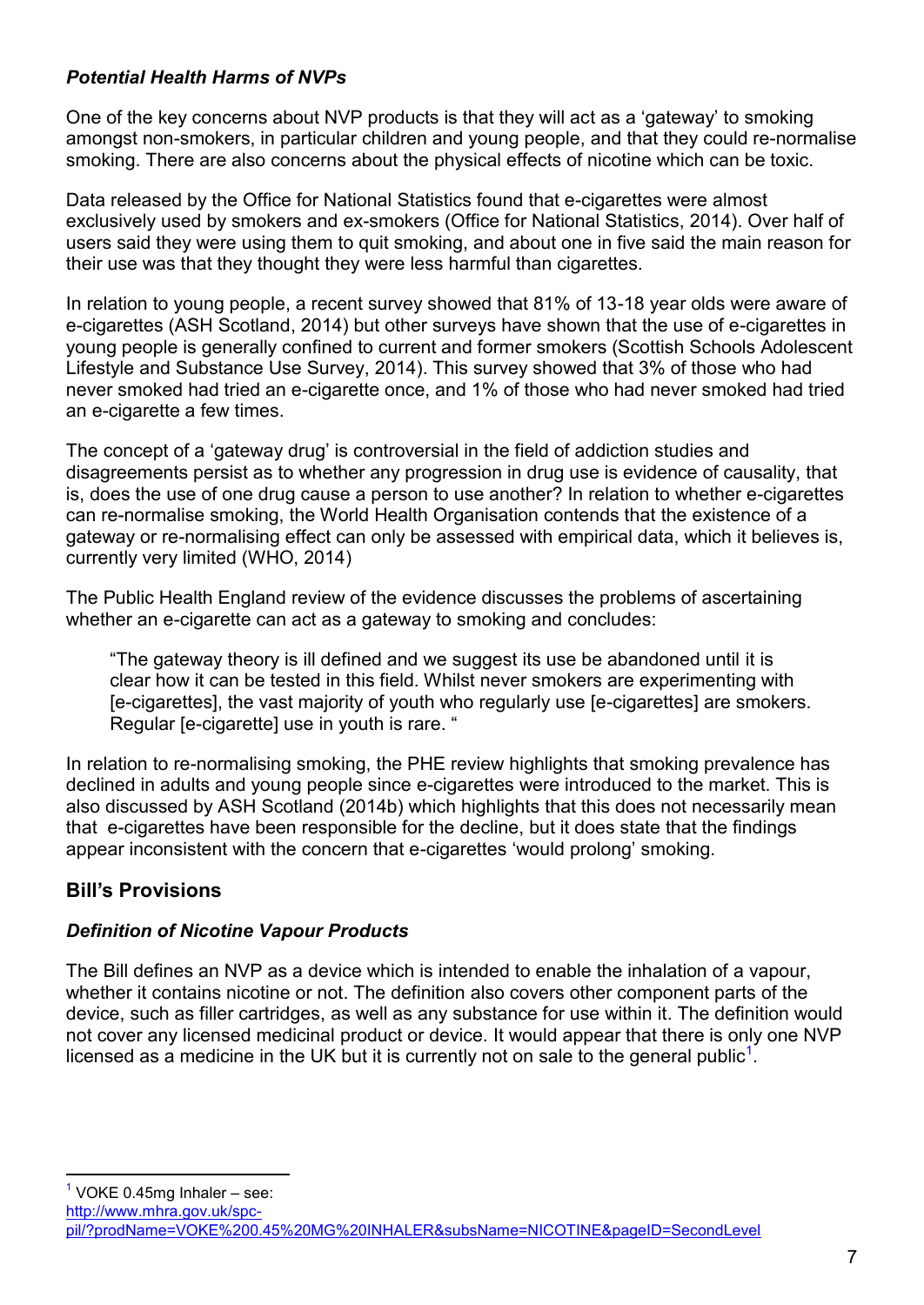## *Sale and Purchase of Tobacco and Nicotine Vapour Products*

The Bill would make it an offence to sell an NVP to a person under the age of 18 and anyone found guilty of such an offence could be liable to a fine of up to £2,500. However, the Bill would allow a defence that the accused had taken reasonable steps to establish the that customer was over 18 if they had been shown convincing documentation of their age. The Bill would not make it an offence for someone under the age of 18 to attempt buy or possess an NVP.

Other provisions in this part of the Bill include:

- A requirement for a tobacco or NVP retailer to operate an age verification policy the policy set out in the Bill is the 'Challenge 25' scheme, whereby the retailer must ask for proof of age from anyone who looks to be under 25. A retailer found guilty of not operating an age verification scheme could be liable for a fine of up to £500.
- Making it an offence for an adult to buy an NVP on behalf of a person under the age of 18 (also known as a 'proxy purchase') - a person found guilty of such an offence could be liable for a fine of up to £5000.
- A power to ban the sale of NVPs from vending machines this would be in line with tobacco products.
- Prohibiting someone under the age of 18 from selling tobacco products or NVPs unauthorised.

## *Register of Tobacco and Nicotine Vapour Product Retailers*

The Bill would require those selling NVPs to register on the Scottish Tobacco Retailers Register (STRR). The Bill would rename the register the Scottish Tobacco and Nicotine Vapour Product Retailers Register.

The Bill would extend the penalties used currently for breaches of the STRR, to NVP retailers. These penalties include that if a retailer commits three or more offences (such as selling to people under 18) within a two year period, a local authority can apply to the Sheriff for a retail banning order. The order prevents a retailer from selling both NVPs and tobacco for up to two years and results in the retailer being removed from the register.

The Scottish Government in the Policy Memorandum explains that the register will be useful for local authority officers to identify retailers of NVPs in order to "assist with advice and enforcement functions".

# <span id="page-7-0"></span>**Key Issues**

The Committee's call for written evidence received 93 responses. Of these responses, 69 submissions addressed the questions regarding NVPs. Table 1 shows a breakdown of the responses to the question 'Do you support the Bill's provisions in relation to NVPs?'. Not all of the submissions answered the question with a direct 'yes' or 'no' and for these submissions a judgement had to be made by SPICe on the basis of the comments provided.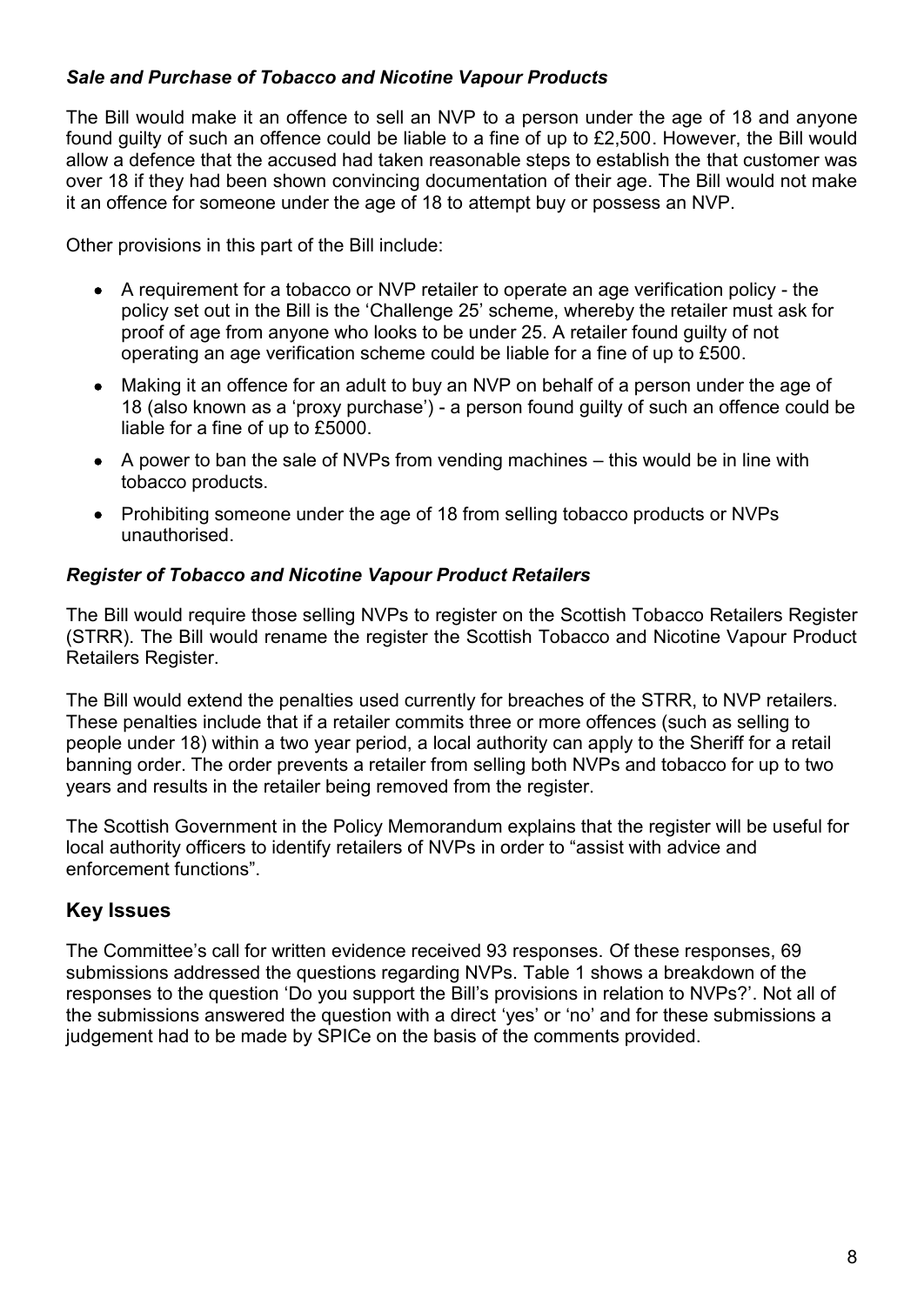#### **Table 1: Support for NVP Provisions**

| <b>Response Category</b>                                    | Number (%) <sup>2</sup> |
|-------------------------------------------------------------|-------------------------|
| Supports all of the provisions                              | 42 (61%)                |
| Supports specific provisions but<br>not all                 | 17 (25%)                |
| Unclear                                                     | 7(10%)                  |
| Generally supportive but with<br>some comments/reservations | 2(3%)                   |
| Generally unsupportive                                      | $1(1\%)$                |

This shows that 61% of respondents supported all of the NVP provisions; 25% supported some; 10% did not make their opinion clear; 3% were generally supportive but had some comments or reservations and 1 respondent was unsupportive of the proposals.

There was almost universal support for the restrictions on age of purchase. In relation to the other provisions in Chapter 1 however, support was more mixed. The following highlights some of the areas where there were differences of opinion.

#### *Requirement to Register as a Retailer*

The requirement for retailers of NVPs to register was the most common criticism of this part of the Bill. While most submissions supported it, some felt it to be disproportionate. This is because they felt the harms of NVPs are not on a par with tobacco. Some also felt therefore that mirroring the offences and penalties for tobacco products was not proportionate. Other submissions expressed the desire for a separation in the register to show tobacco retailers and NVP retailers. This was suggested so that the harms of tobacco are not conflated with NVPs.

#### *Prohibiting proxy purchase*

While most submissions welcomed the provisions on proxy purchasing, some thought that this could potentially close off a route out of smoking for young smokers. While they agreed that those under 18 should not buy NVPs, some felt it acceptable for a parent to do so on behalf of their child but under the Bill this would not be permitted.

#### *Vending Machine Ban*

 $\overline{a}$ 

Most submissions expressed support for a ban on selling NVPs through vending machines. However some did not and thought it would hamper adults being able to purchase NVPs in this way. Some submissions used examples of other methods to prevent young people accessing age restricted products via vending machines, for example, by placing machines in areas that under 18s are not allowed. These comments came primarily from those involved in the NVP industry.

 $2$  Percentages do not add up to 100 due to rounding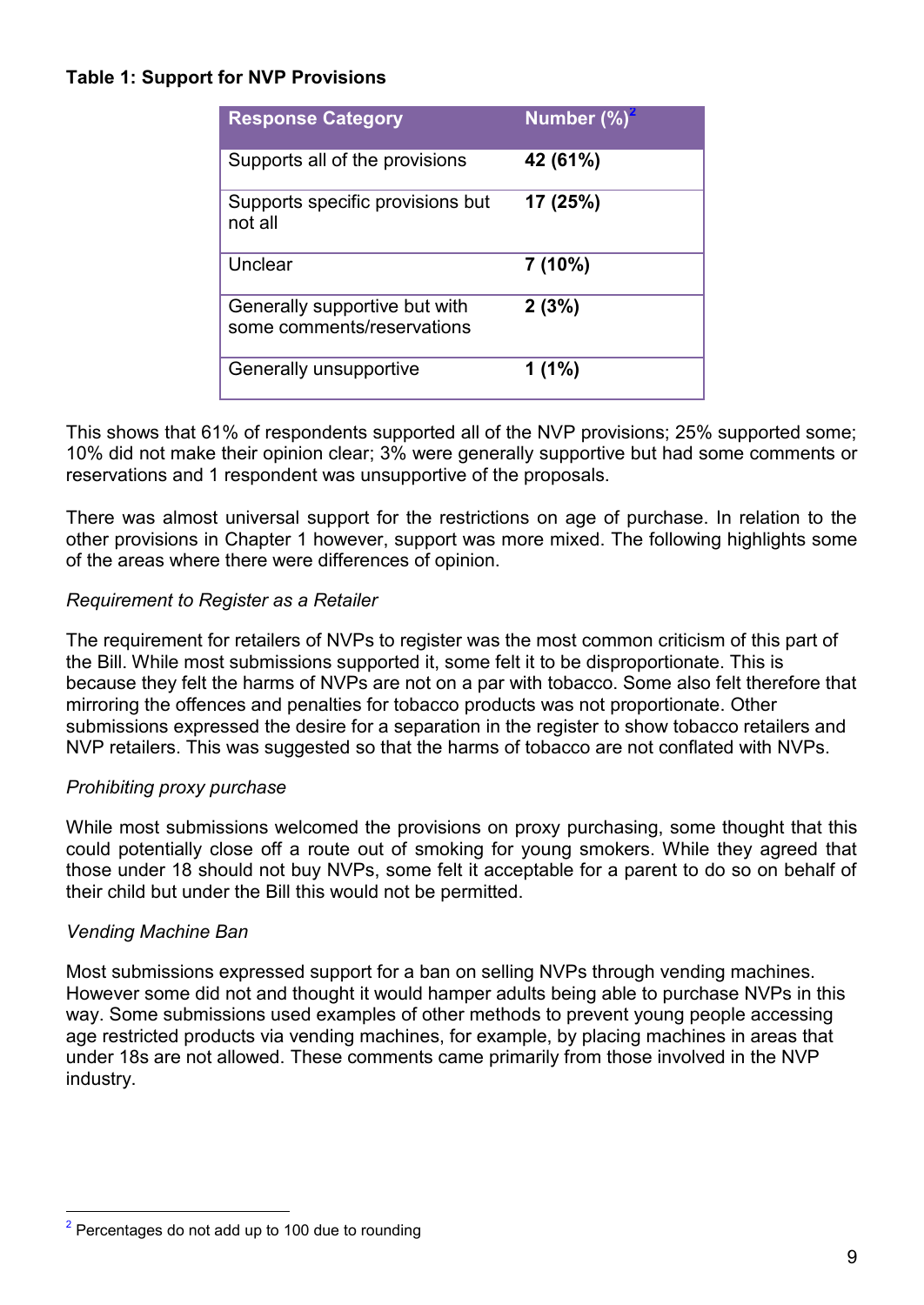# <span id="page-9-0"></span>**CHAPTER 2 – ADVERTISING AND PROMOTION OF NICOTINE VAPOUR PRODUCTS**

# <span id="page-9-1"></span>**Current Situation**

NVP advertising in the UK is currently dealt with under the general UK Advertising Codes and the UK Advertising Standards Agency (ASA) enforces the rules in response to complaints from the public. There are two sets of codes:

- The CAP Code for all non-broadcast marketing which is written and maintained by the Committee of Advertising Practice (CAP)
- The BCAP Code for broadcast marketing (i.e. TV and radio) which is written and maintained by the Broadcasting Committee of Advertising Practice (BCAP).

The system is a mixture of self-regulation for non-broadcast advertising (i.e. the system is paid for by industry members who draft the rules) and co-regulation with the statutory regulator Ofcom for broadcast advertising.

From May 2016, broadcast advertising of NVPs will have to comply with the Tobacco Products Directive (TPD) (2014/40/EU) which will effectively ban the cross border advertising and promotion of NVPs, including; TV and radio advertising, newspaper adverts and sponsorship of events such as televised sport.

However, the Directive does not cover non-broadcast advertising (often referred to as 'domestic' advertising) such as billboards and point-of-sale adverts. These will continue to be regulated in line with the CAP code. The Directive will also not apply to vaping products that do not contain nicotine.

Up until recently, neither of the Codes contained specific rules on e-cigarettes. Instead, ecigarette advertising had to comply with the general rules, for example, that advertising should not be misleading and that any health/smoking cessation claims have to be substantiated.

New rules specifically dealing with e-cigarettes have, however, recently been adopted following a public consultation (Committees of Advertising Practice 2014c, Annex 2). These are set out in CAP and BCAP's Joint Regulatory Statement entitled "New rules for the marketing of ecigarettes" (CAP and BCAP 2014) and came into force on 10 November 2014.

The new non-broadcasting rules include provisions which require e-cigarette advertisements to:

- Be socially responsible
- Not to promote any design, imagery or logo that might be associated with a tobacco brand
- Not to promote the use of a tobacco product or show the use of a tobacco product in a positive light
- Make clear that the product is an e-cigarette and not a tobacco product
- Not to undermine the message that quitting tobacco use is the best option for health
- Not to encourage non-smokers or non-nicotine users to use e-cigarettes
- Not to feature characters likely to resonate with youth culture or to appeal to under 18s.

The new rules on e-cigarettes will be reviewed towards the end of 2015.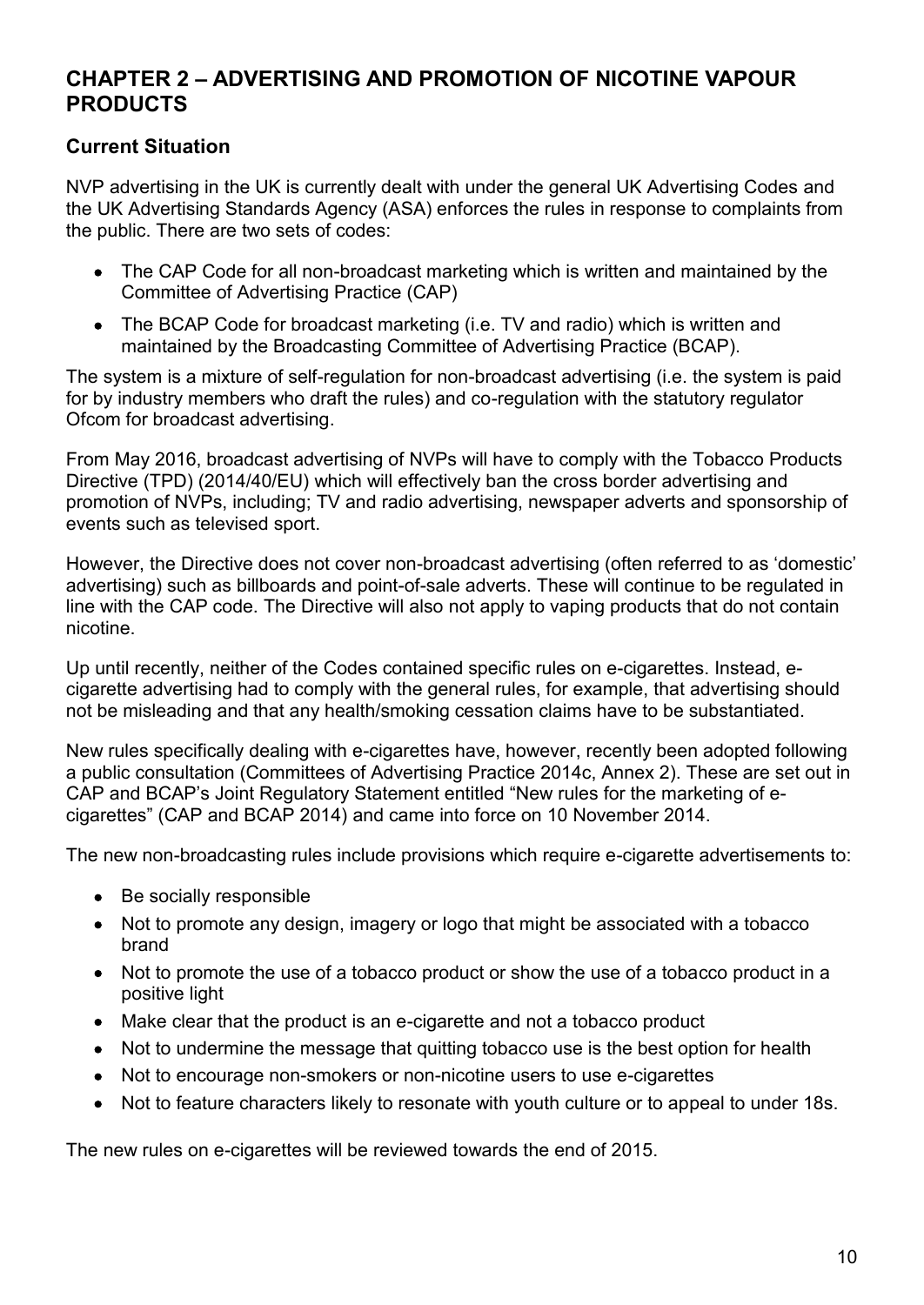# <span id="page-10-0"></span>**Bill's Provisions**

The Bill contains a power for Scottish Ministers to make regulations which would restrict or prohibit the domestic advertising and promotion of NVPs. It also gives Ministers the power to specify offences and penalties for contravening any such regulations. The Bill sets out the maximum penalties that may be in regulations, namely:

- On summary conviction<sup>3</sup>, imprisonment for no longer than 12 months or a fine not exceeding the statutory maximum (£10,000) or both
- $\bullet$  On conviction on indictment<sup>4</sup>, imprisonment for no longer than 2 years, a fine or both.

Although the Bill does not indicate how these powers will be used, the PM to the Bill states:

"The Scottish Government believes that a comprehensive ban on all NVP domestic advertising and promotion is required to complement the TPD, but allowances should be made for advertising at point of sale where NVPs are sold. A display of NVPs, the purpose or effect of which is not to promote a NVP, should not be regarded as an advert or promotion, and therefore should not be prohibited." (Scottish Parliament, 2015b, page 16)

The Bill would also give Ministers the power to regulate free distribution and nominal pricing on NVPs for promotional purposes as well as regulate sponsorship by NVP companies.

# <span id="page-10-1"></span>**Key Issues**

l

As indicated previously, the majority of submissions (61%) to the Committee's call for evidence supported all of the NVP provisions in the Bill. Of those that supported some of the proposals (25%), the proposed restrictions on advertising and promotions were the provisions that such submissions were most likely to disagree with.

For the submissions that supported restrictions on advertising and promotion, it was usually on the grounds of protecting young people and non-smokers from being encouraged to use NVPs. Many acknowledged the lack of evidence around long terms harms but were sympathetic to a precautionary approach.

However, some of these submissions also argued that some advertising and promotion to current smokers is desirable in order to achieve the potential public health benefits NVPs may bring.

<sup>3</sup> Criminal procedure (ie the procedure for the investigation and prosecution of crime) is divided into solemn and summary procedures. Summary procedure is used for less serious offences (with the charges set out in a complaint) and may ultimately lead to a trial before a sheriff or, in justice of the peace courts, before a bench of one or more lay justices. Trials under summary procedure are conducted without a jury. Solemn procedure involves the most serious of criminal cases and may ultimately lead to a trial on indictment, either before a judge in the High Court or before a sheriff in one of the sheriff courts. Trials under solemn procedure are conducted with a jury. 4 Ibid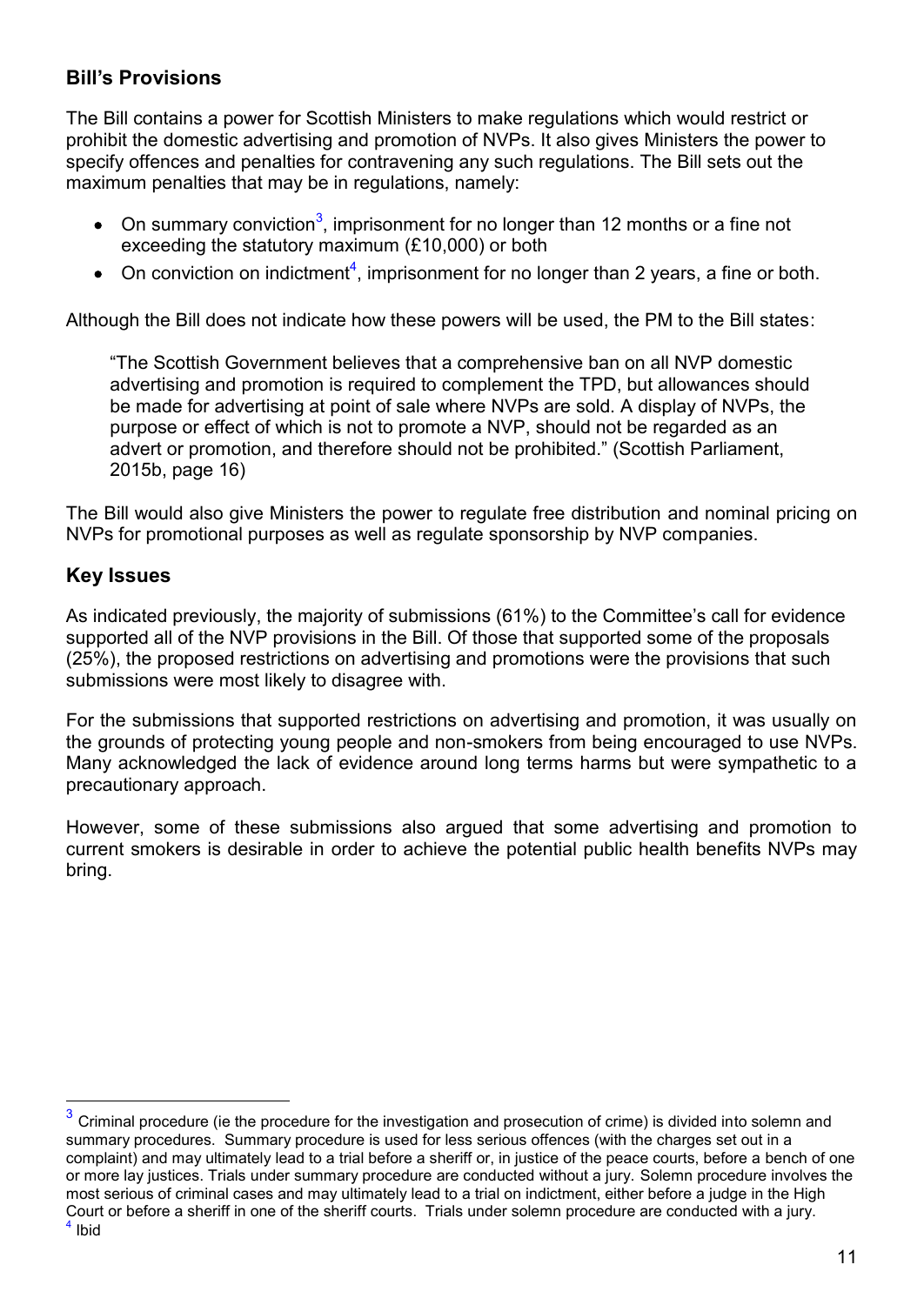The main reasons given for opposing the provisions were:

- The current regulatory system provides the correct level of protection, reflects current evidence and will be reviewed shortly anyway
- An advertising ban only serves to protect the tobacco industry from competition
- NVPs need to be promoted as an alternative to tobacco in order to realise their public health benefit
- Further restrictions are unjustified given the level of harm associated with NVPs
- Regulation on a par with tobacco will mean the public will view them as being as harmful as tobacco
- The lawfulness of the advertising ban proposed in the TPD is currently being assessed by the courts<sup>5</sup>.

Others felt that without knowing how the powers will be used, it is difficult to know whether to support or oppose the provisions.

# <span id="page-11-0"></span>**CHAPTER 3 – SMOKING OUTSIDE HOSPITALS**

# <span id="page-11-1"></span>**Current Situation**

At the moment, the NHS in Scotland operates a smoke free policy across all of its grounds including GP surgeries, health centres, NHS car parks or gardens. The use of NVPs such as ecigarettes is also not permitted, either inside or outside of NHS premises.

The NHS does not have any powers to enforce the ban other than to ask the person smoking to stop or to leave the grounds. There is no data collected on breaches of the policy. The PM to the Bill reports that it is having a positive impact but that compliance is an issue.

# <span id="page-11-2"></span>**Bill's Provisions**

 $\overline{a}$ 

The Bill would make it an offence to smoke within a designated no-smoking area around buildings in NHS hospital grounds. The area will be immediately outside of buildings on hospital sites and bounded by a perimeter of a specified distance (to be determined in regulations). The Bill would require that no-smoking notices are conspicuously displayed at the entrance to hospital grounds and at every entrance to hospital buildings.

The Bill will make it an offence to smoke within the designated zone and those caught will be liable, on summary conviction, to a fine not exceeding level 3 on the standard scale (up to £1000). NVPs are not included in these provisions.

The Bill would also make it an offence for someone with management and control of the nosmoking zone to knowingly permit someone to smoke there. The Bill allows a person a defence that they took all reasonable precautions to prevent the person from smoking or that there was no lawful or reasonably practicable means by which they could prevent the other person from smoking.

The person committing the offence would also be allowed the defence that they did not know and could not reasonably be expected to know - that they were smoking in the no-smoking area. The Bill also includes a power to exempt certain buildings or grounds. The PM cites psychiatric hospitals, the State Hospital and hospices as examples of possible exemptions.

<sup>5</sup> Case C-477/14 – [Pillbox38 \(UK\) Limited, trading as "Totally Wicked" v Secretary of State for Health](http://curia.europa.eu/juris/document/document.jsf;jsessionid=9ea7d2dc30dd14e7a83b2d5245c1917bd1ffaf423aea.e34KaxiLc3qMb40Rch0SaxuPa3r0?text=&docid=160608&pageIndex=0&doclang=EN&mode=req&dir=&occ=first&part=1&cid=8825)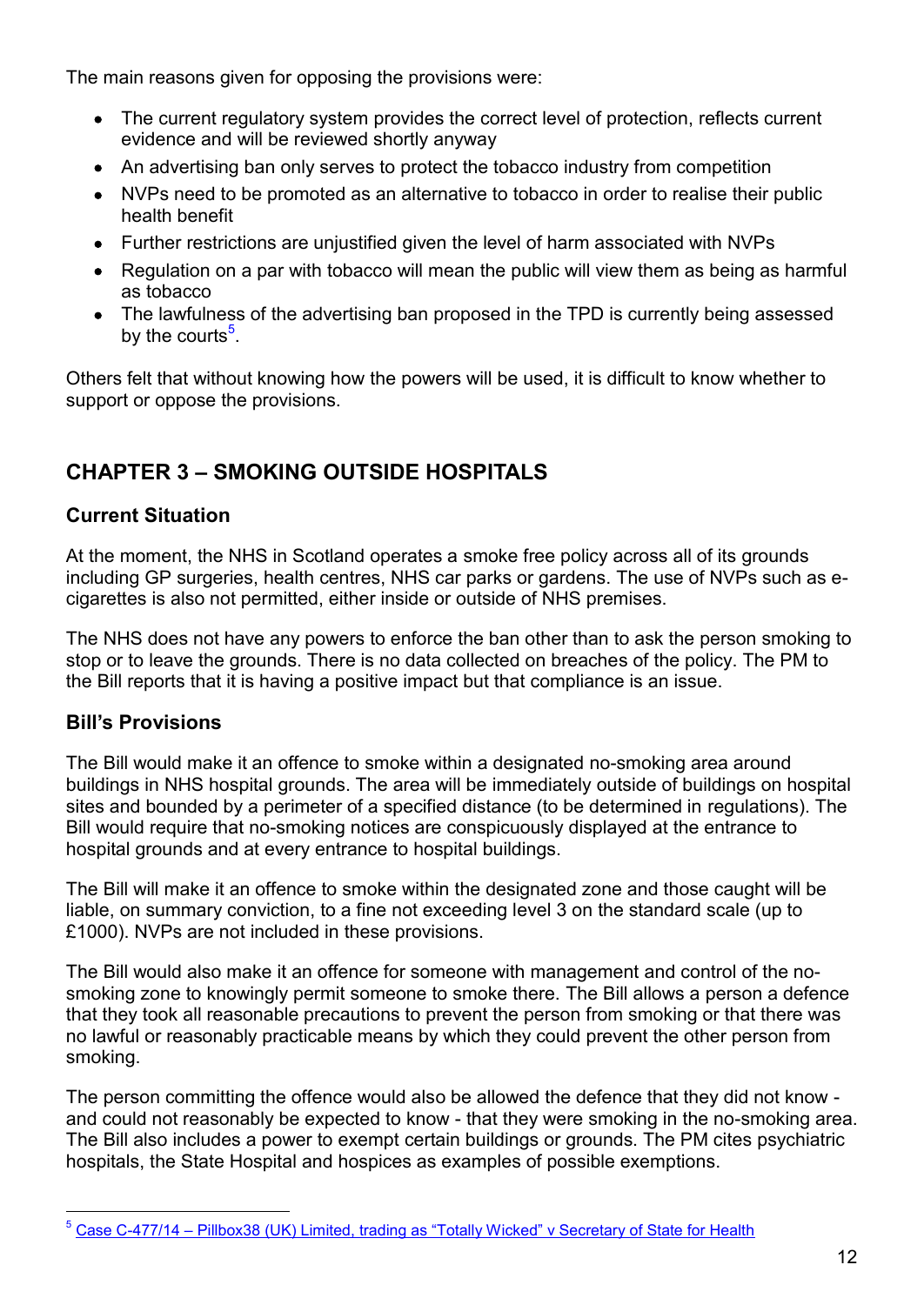Outside of the designated zone, NHS Boards would have the discretion to continue operating a no-smoking policy, although it would not be an offence to smoke in these areas if they chose to apply such a policy.

The restrictions would be enforced by local authority officers.

# <span id="page-12-0"></span>**Key Issues**

Of the 93 submissions to the Committee's call for evidence, 44 responses addressed the question on the smoking in hospital grounds provisions. Table 2 shows a breakdown of the responses to the question 'Do you support the Bill's provisions in relation to smoking in hospital grounds?'. Not all of the submissions answered the question with a direct 'yes' or 'no' and for these submissions a judgement had to be made by SPICe on the basis of the comments provided.

## **Table 2: Support for smoking in hospital grounds ban**

| <b>Response Category</b>        | Number (%) |
|---------------------------------|------------|
| Supports the provisions         | 35 (79.5%) |
| Does not support the provisions | 7(16%)     |
| Opinion unclear                 | 2(4.5%)    |

Table 2 shows that the majority (79.5%) of responses supported the proposed restrictions on smoking in hospital grounds, with 16% opposing them and the remainder (4.5%) not stating a clear opinion. Almost all of the NHS and Local Authority responses were in favour of the proposal.

Some of the reasons given for opposing the restrictions were:

- The legislation is not needed and the existing policy should be retained.
- It is cruel and uncompassionate as often hospital visits are stressful and highly emotive.
- It raises potential safety risks from concealed smoking and patients/staff travelling outwith the perimeter to smoke.
- It is potentially unworkable with patients who have mental health problems or diminished capacity.

Other comments made by both those in support and opposed to the proposal included that:

- Enforcement would be difficult and would stretch local authority resources. Some questioned how it could be enforced without a constant presence from local authority officers.
- A perimeter approach would be more difficult to enforce. Some submissions in favour of the proposal called for it to be applied to the whole of the hospital grounds.
- It would create inequity in the approach to the terminally ill who may not be receiving treatment in an exempt facility.
- It is not fair to expect staff to police the actions of patients and visitors and be prosecuted for 'permitting' someone to smoke.
- It will need to take account of the integration of health and social care and jointly managed facilities. Some wanted it to be applied to all public buildings.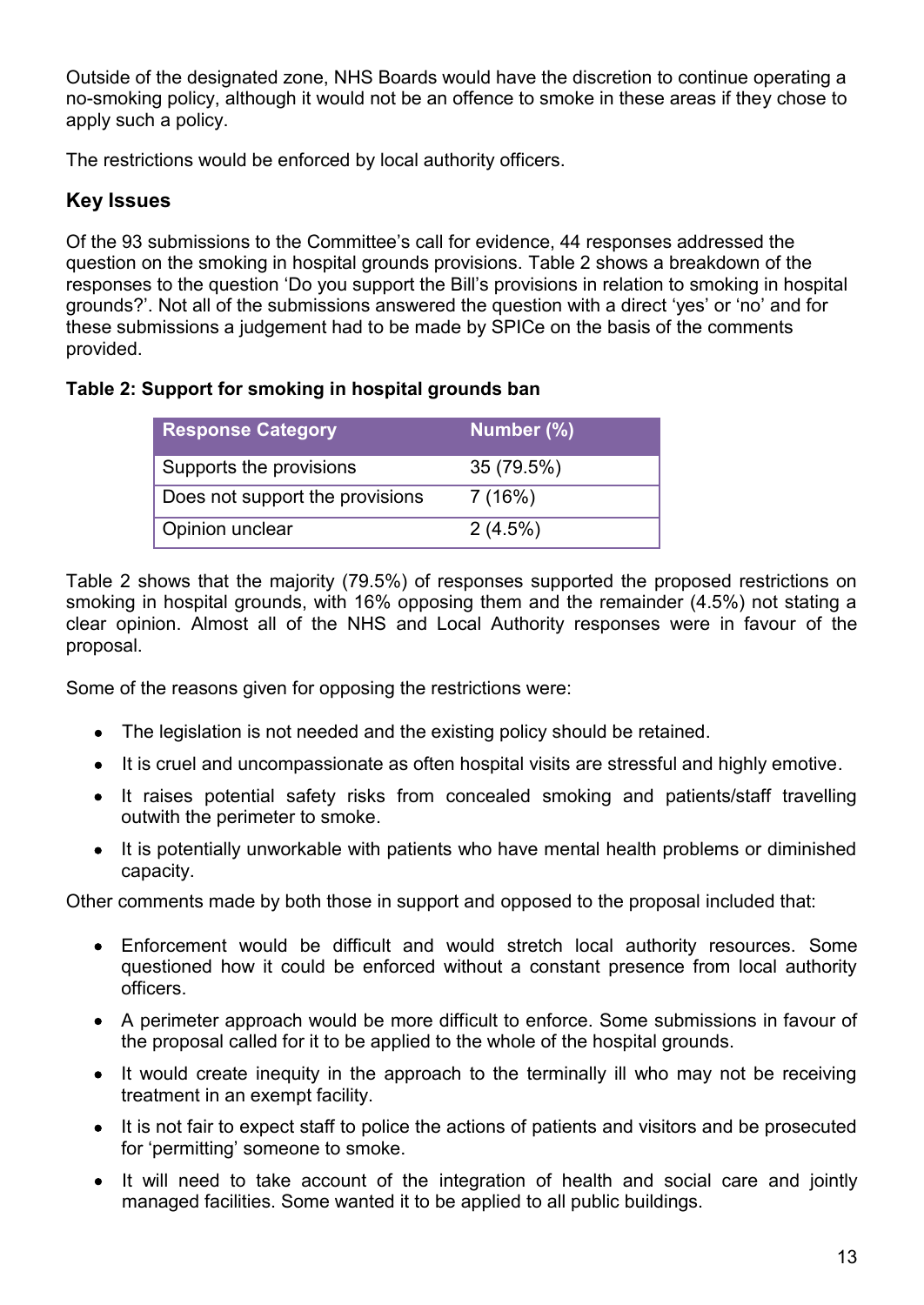For those in favour of the proposals, it was viewed as being consistent with the smoke-free Scotland agenda and likely to lead to better compliance.

# <span id="page-13-0"></span>**PART 2 – DUTY OF CANDOUR**

# <span id="page-13-1"></span>**Background and Policy Objective**

Part 2 of the Bill relates to a proposed 'duty of candour' for health and social care organisations. What this would mean is that such organisations would have a duty to inform people when something had gone wrong. A number of recent reviews in England produced recommendations which highlighted the need for honesty and candour with patients, namely:

- **The Francis report** this is the report from the public inquiry in to the failings at Mid Staffordshire NHS Foundation Trust where there was poor care and high mortality rates. The inquiry report recommended greater openness, transparency and candour amongst NHS staff (Mid-Staffordshire NHS Foundation Trust Public Inquiry, 2013).
- **The Dalton Williams review** following the Mid-Staffordshire public inquiry, the UK Secretary of State for Health commissioned this review of proposals to enhance candour in the NHS (Dalton & Williams, 2014).
- **The Berwick report**  this report was commissioned by the UK Government to undertake a review of patient safety in England. The report highlighted the need for greater honesty, transparency and candour, although it advised against an automatic 'duty of candour' (National Advisory Group on the Safety of Patients in England, 2013).

The PM outlines that the policy objective of the duty is to support a consistent response across health and social care providers when there has been an unexpected incident which has resulted in death or harm.

# <span id="page-13-2"></span>**Current Situation**

At the moment, NHS Boards are required to implement 'Learning from adverse events through reporting and review' (Healthcare Improvement Scotland, 2015). This framework sets out a national approach to identifying, reporting and reviewing adverse events and is drawn from best practice.

In addition, health and social care professionals are ethically required to disclose instances of harm. In 2014, the regulators of health care professionals signed a joint statement on the professional duty of candour. In this, they promised to promote the duty to its registrants and committed to reviewing standards and updating them where necessary in order to strengthen the requirement for openness and honesty (Chief Executives of statutory regulators of healthcare professionals, 2014). Some regulators already have explicit candour requirements in their standards (e.g. General Medical Council and the Nursing and Midwifery Council).

# <span id="page-13-3"></span>**Bill's Provisions**

The Bill proposes to give a duty of candour to 'responsible person[s]' who are defined as:

- NHS Boards
- Anyone (other than an individual) contracted by an NHS Board to provide a health service (e.g. GP practice, community pharmacy)
- The Common Services Agency (currently known as National Services Scotland)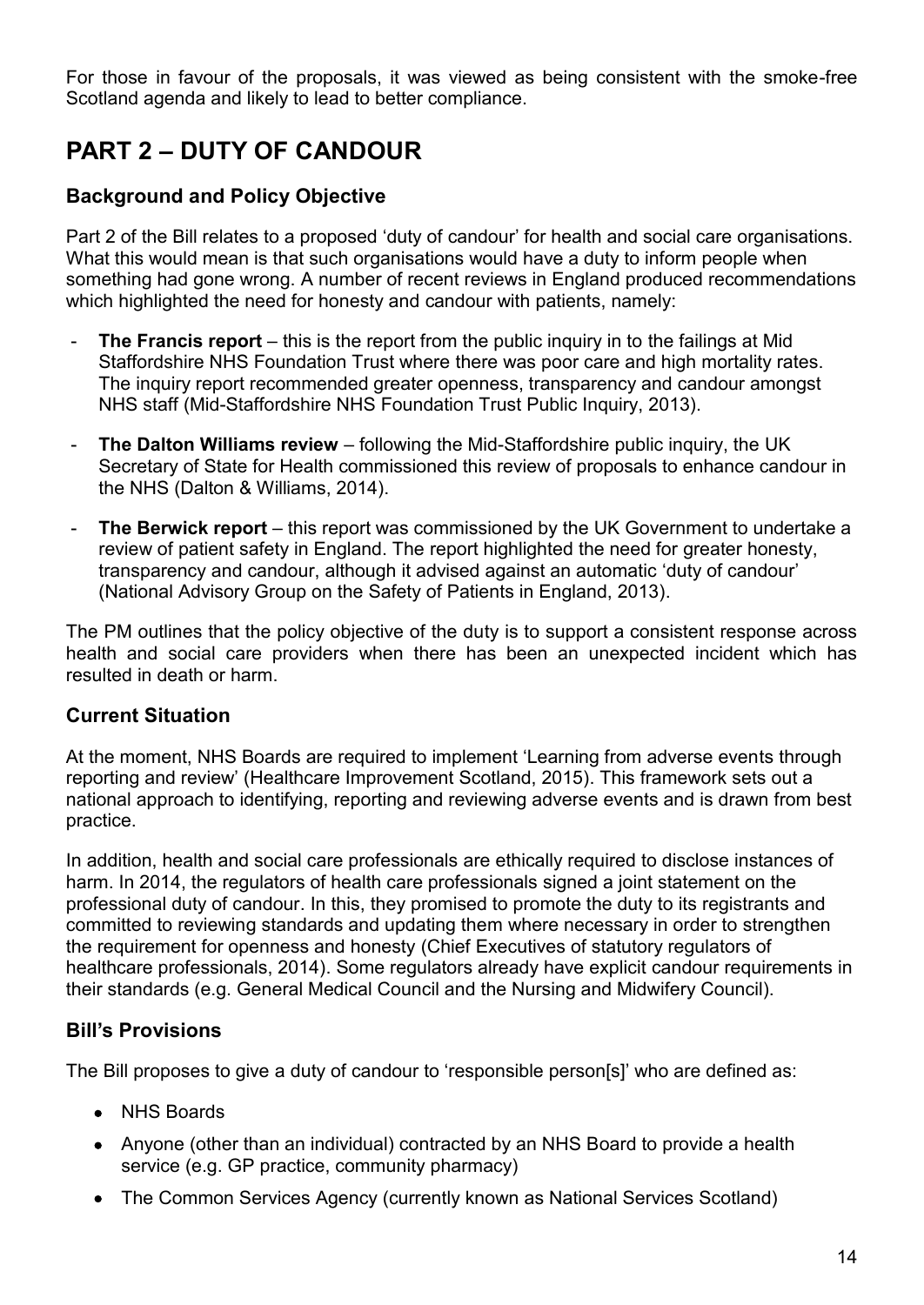- Anyone (other than an individual) providing independent health care services
- A local authority
- Anyone (other than an individual) who provides a care service or a social work service.

In the event that a person in receipt of health, social care or social work services experiences an unintended or unexpected incident which, in the opinion of a registered health professional, results (or could have resulted) in death or harm, the Bill would require the responsible person to implement the duty of candour procedure. The health professional would need to be someone who was not involved in the incident.

The types of harm which would trigger the procedure are set out in the Bill as follows:

- Death
- Severe harm:
- Harm which is not severe but requires further treatment, changes the structure of the person's body, shortens life expectancy or impairs sensory, motor or intellectual functions for at least 28 continuous days,
- Pain or psychological harm lasting at least 28 continuous days, or
- The person requires treatment by a doctor to prevent their death or any of the other outcomes above.

The Bill does not set out what the procedure should be but instead gives Scottish Ministers the power to set this out in regulations. Such regulations may include provisions about (among other things); the notification procedure, the apology to be provided, and the actions which must be taken.

The Bill specifies that any apology given as a result of the duty of candour procedure would not in itself amount to an admission of negligence or a breach of a statutory duty.

The Bill would also require that the responsible person must report annually on the duty of candour. This report would set out information on the number and nature of incidents in which the duty was invoked and any changes to policies and procedures that resulted from the incidents.

# <span id="page-14-0"></span>**Key Issues**

Of the 93 submissions to the Committee's call for evidence, 41 commented on the duty of candour. Table 3 shows a breakdown of the responses to the question 'Do you support the proposed duty of candour?'. Not all of the submissions answered the question with a direct 'yes' or 'no' and for these submissions a judgement had to be made by SPICe on the basis of the comments provided.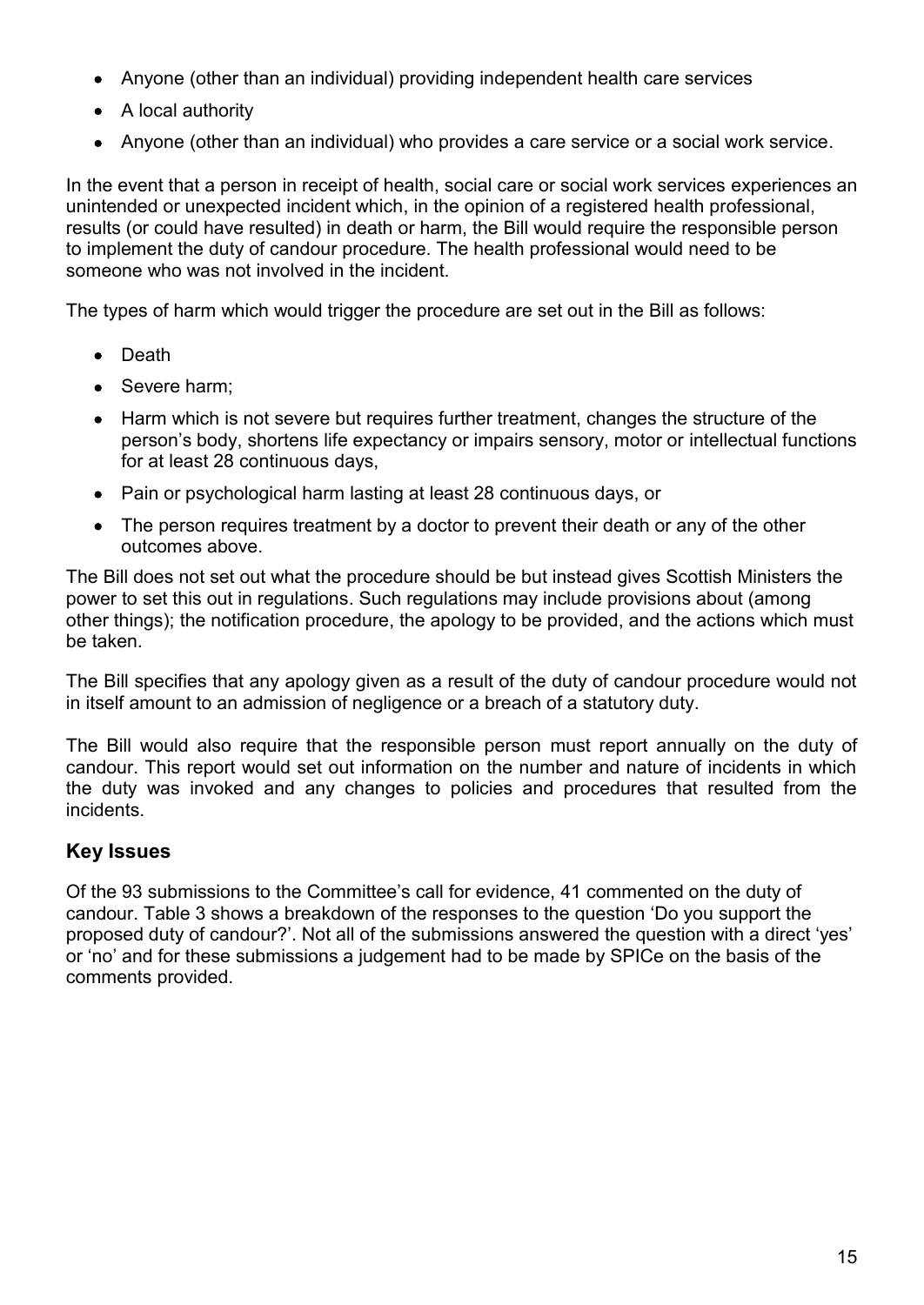### **Table 3: Support for a proposed duty of candour**

| <b>Response Category</b>                                         | Number (%) |
|------------------------------------------------------------------|------------|
| <b>Supportive</b>                                                | 24 (58.5%) |
| <b>Broadly supportive but with</b><br>some comments/reservations | 5(12%)     |
| <b>Unsupportive</b>                                              | 5(12%)     |
| <b>Broadly unsupportive</b>                                      | 2(5%)      |
| <b>Opinion unclear</b>                                           | 5(12%)     |

Table 3 shows that the majority of respondents (58.5%) were in favour of the proposed duty and 12% were not.

For those in support of the duty, they generally felt that it would enhance a culture of openness and learning which should improve care.

Those opposed to the duty expressed the following views:

- Legislation is not the way to create a culture of openness and candour
- It is not clear that the legislation is needed as there are already requirements to be candid
- The aim of the provision is best achieved through a supportive approach rather than a punitive approach
- The duty is very broad and could encompass very minor events
- It could be a significant drain on resources and have a large administrative burden

Other key points made by both those in support and opposed to the duty are outlined below.

#### *Harms that would trigger the duty of candour*

Many of the submissions had questions about the harms that would trigger the duty of candour procedure. For example, the inclusion of increased treatment time as a harm that would trigger the procedure was mentioned and questions were asked as to whether that would include everyday prioritising and triage of patients. That is, if one patient had to wait longer because they were judged to be less of a priority than another patient, would that be considered a harm under the Bill? Some felt that the inclusion of every near miss or minor event may actually serve to undermine confidence in the service. It was suggested that disclosure should be limited to significant harm. These points were also usually accompanied by concerns that the volume of incidents that would trigger the procedure could place a large administrative burden on services.

#### *Apologies*

Many submissions commented on the provision regarding an apology given during the duty of candour procedure. While most that commented welcomed the provision, others questioned how it might be viewed by other regulatory systems such as fitness to practice panels. The Scottish Public Services Ombudsman expressed concern that it would result in apologies only being given in the context of the duty of candour. He called for the provision to be removed and either included in broader legislation or to include all of the public sector. In addition, the Law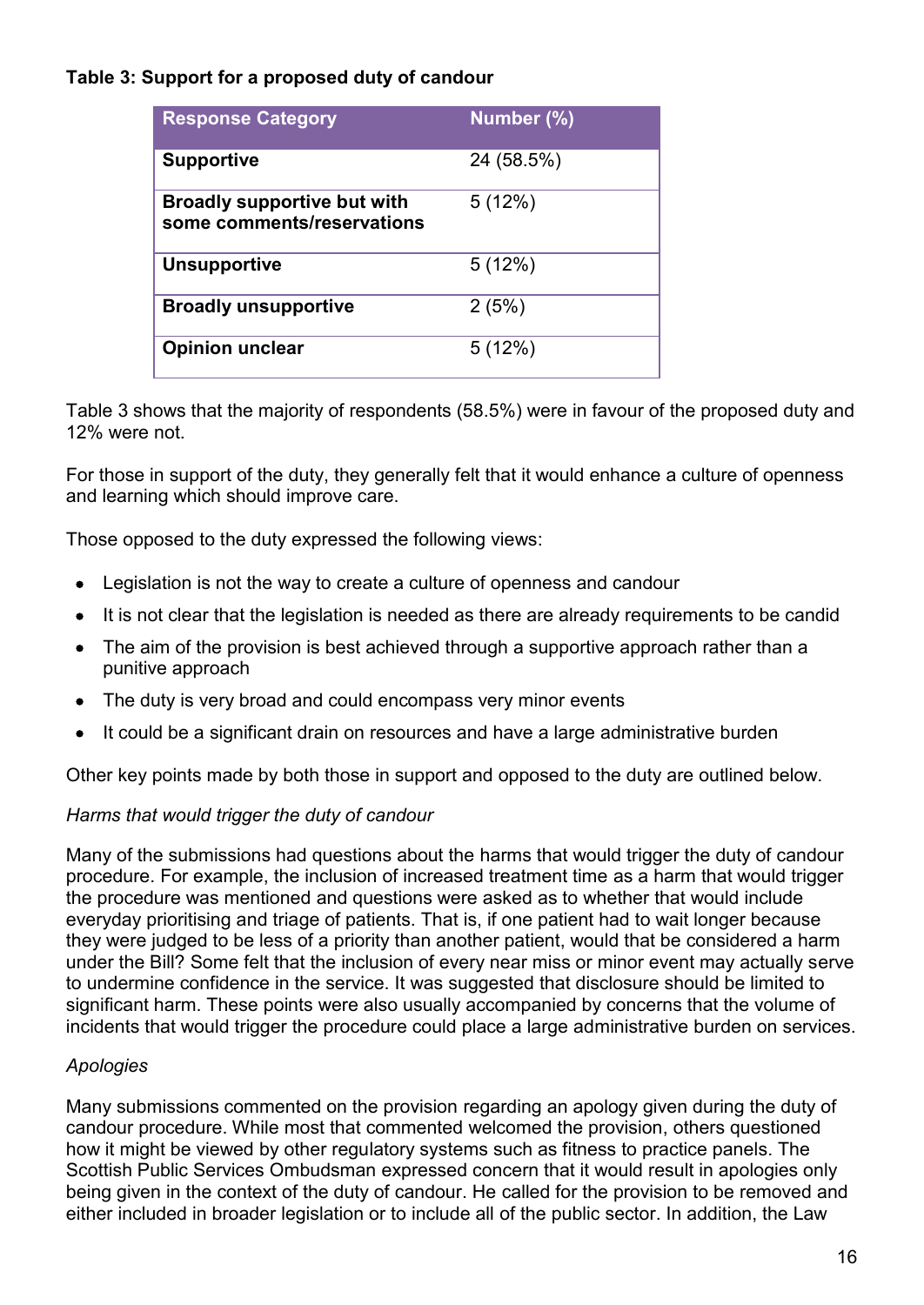Society expressed concern that it potentially duplicates the Compensation Act 2006. Others were concerned that it would lead to apologies being given to the letter of the law, but not in the spirit of the law.

## *Independent Health Professional*

Some respondents questioned the requirement for an independent health professional to provide an opinion on whether or not an incident resulted/could have resulted in any of the harms laid out in the Bill. These submissions wanted to know what the process would be and how that person would be identified. Some felt it more appropriate that it should be someone involved in the person's care as otherwise the responsibility is taken away from the person providing the care. Others questioned why it would it have to be a health professional and argued that this would not be appropriate in a social care or social work environment.

# <span id="page-16-0"></span>**PART 3 – ILL-TREATMENT AND WILFUL NEGLECT**

# <span id="page-16-1"></span>**Background and Policy Objective**

Following the Francis report, the UK Government commissioned a review of patient safety in England. One of the recommendations of this review was that there should be an offence of wilful neglect or ill treatment which is on a par with that covering mental health patients in the UK (National Advisory Group on the Safety of Patients in England, 2013). The relevant provision in Scotland is s315 of the Mental Health (Care and Treatment) (Scotland) Act 2003.

The offence of wilful neglect and ill treatment came in to force in England and Wales earlier this year<sup>6</sup>.

# <span id="page-16-2"></span>**Current Situation**

At present, any professional's behaviour judged as constituting ill treatment or wilful neglect could be sanctioned through disciplinary procedures or professional regulation. However, these routes would not lead to criminal sanctions but instead would carry penalties such as suspension or being 'struck off'. However, patients may also be able to seek redress through the civil courts, for example, by pursuing an action for damages. In addition, if a professional carries out an act which constitutes assault, it is possible that the Crown Office could start criminal proceedings.

At an organisational level, existing avenues for protecting service users include the use of regulators such as the Care Inspectorate and Healthcare Improvement Scotland. In terms of legislation which offers routes for redress, this potentially includes the Adult Support and Protection (Scotland) Act 2007 and the Human Rights Act 1998.

# <span id="page-16-3"></span>**Bill's Provisions**

 $\overline{a}$ 

The Bill proposes to create new offences of ill-treatment or wilful neglect. There is one offence that would apply to adult health and social care workers and another that would apply to adult health and social care providers. At present, these proposed offences would not cover children's services. However, the Scottish Government has recently consulted on whether the provisions should also apply to children's services with a view to possibly introducing an amendment at stage 2 of the Bill.

<sup>6</sup> Criminal Justice and Courts Act 2015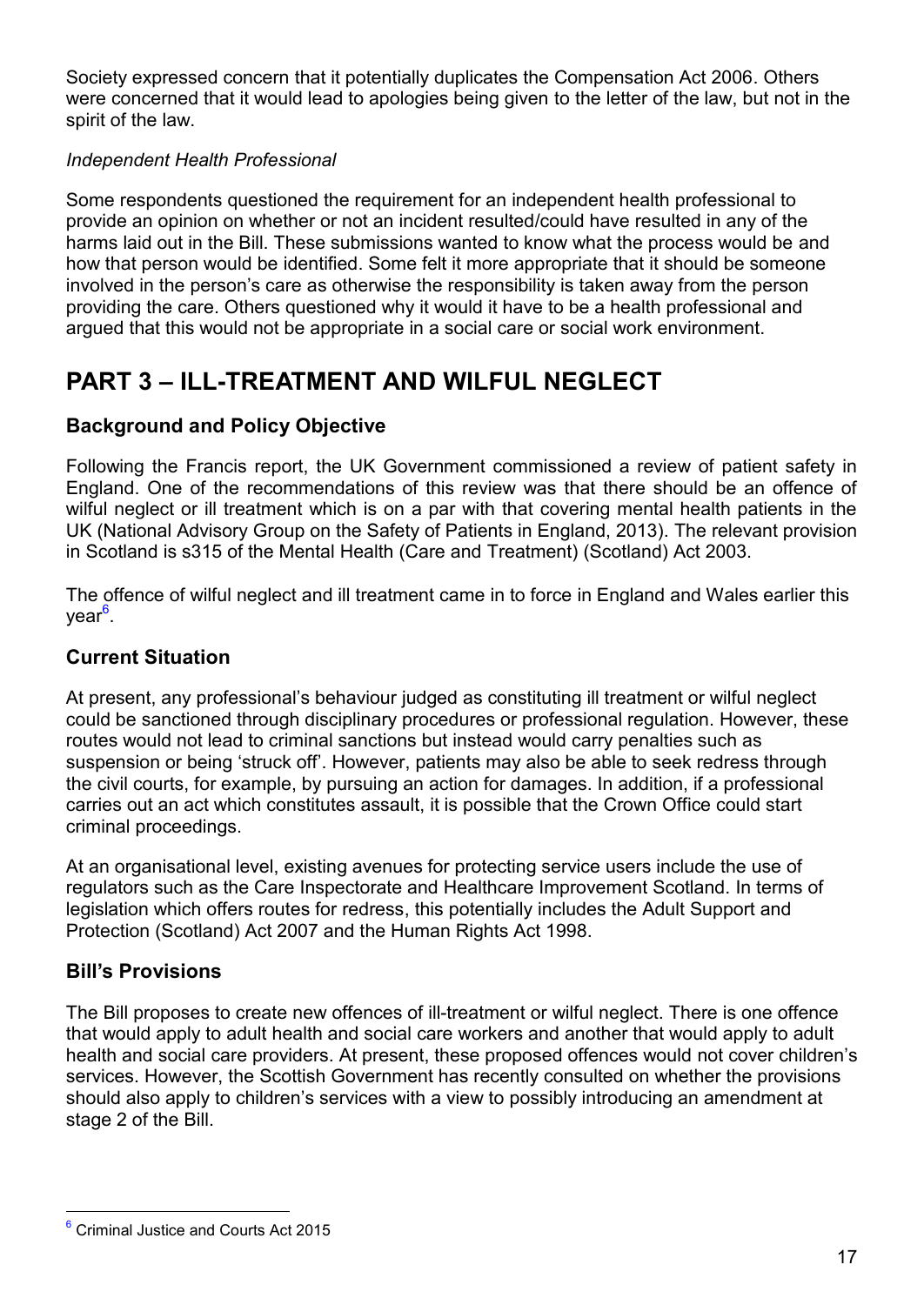#### *Care Worker Offence*

A care worker offence would apply to any individual who provides care to another individual and ill-treats or wilfully neglects that individual. Workers covered by the provisions include employees and volunteers providing health and social care, as well as supervisors, managers and directors of provider organisations. It would not cover unpaid/informal carers such as family members. The Bill does not define what constitutes either ill-treatment or wilful neglect. In addition, it does not set a threshold of harm at which point an offence has been committed.

If found guilty of such an offence, the individual would be liable, on summary conviction<sup>7</sup>, to imprisonment for not more than 12 months and/or a fine up to the statutory maximum (currently set at £10,000). Where an individual is convicted on indictment, they would be liable to imprisonment for up to 5 years and/or an unlimited fine.

#### *Care Provider Offence*

The care provider offence would cover providers of adult health and social care services, including both statutory providers such as the NHS and local authorities, as well as contractors and voluntary services.

A care provider would commit an offence if:

- An individual providing care for the provider ill-treats or wilfully neglects someone in their care
- The provider organises its service in such a way that it amounts to a gross breach of its duty of care to the individual who has been ill-treated or neglected and, in the absence of that breach, the ill-treatment or neglect would not or would have been less likely to have occurred.

If found guilty of the offence, a court may make, in addition to any other legal remedies, a remedial order and/or a publicity order.

A remedial order would require the care provider to undertake specified actions to remedy any breach of its duties of care, or any deficiency in its policies, systems or practices which have contributed to the breach.

A publicity order would require the care provider to publicise that it had been convicted of such an offence, the details of the case and any sanctions imposed.

# <span id="page-17-0"></span>**Key Issues**

l

Of the 93 submissions to the call for evidence, 40 submissions commented on the proposal to introduce a new criminal offence of wilful neglect or ill treatment. Table 4 shows a breakdown of the responses to the question 'Do you support the proposal to make wilful neglect or ill treatment of patients a criminal offence?'. Not all of the submissions answered the question with a direct 'yes' or 'no' and for these submissions a judgement had to be made by SPICe on the basis of the comments provided.

<sup>7</sup> Summary procedure is used for less serious offences (with the charges set out in a complaint) and may ultimately lead to a trial before a sheriff or, in justice of the peace courts, before a bench of one or more lay justices. Trials under summary procedure are conducted without a jury.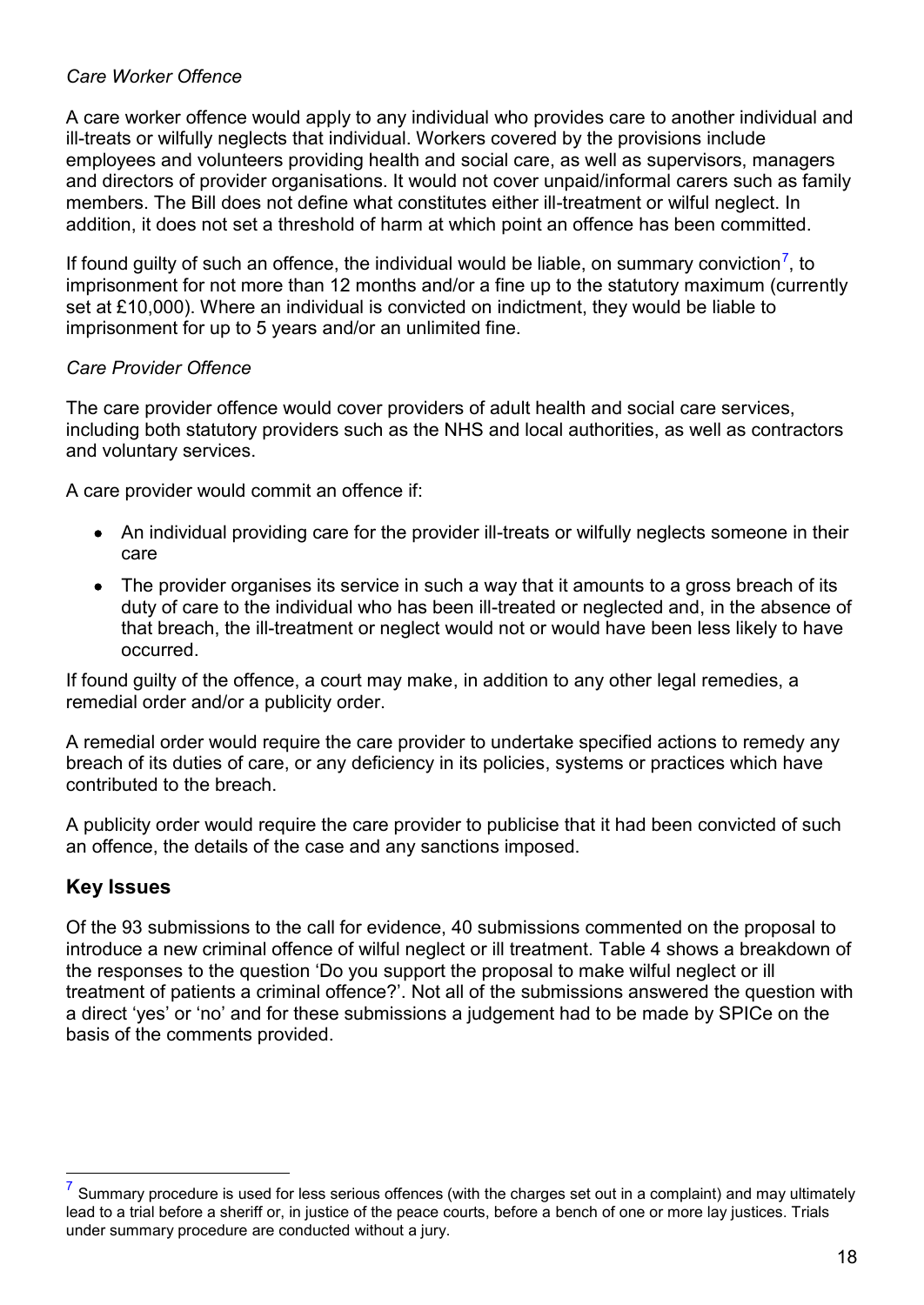#### **Table 4: Support for a proposed offence of wilful neglect or ill treatment of patients**

| <b>Response Category</b>                                            | Number $(\%)$ |
|---------------------------------------------------------------------|---------------|
| <b>Supportive</b>                                                   | 24 (60%)      |
| <b>Broadly supportive but with</b><br>some<br>comments/reservations | 3(7.5%)       |
| No view                                                             | 1(2.5%)       |
| <b>Unsupportive</b>                                                 | 5(12.5%)      |
| <b>Broadly unsupportive</b>                                         | 1(2.5%)       |
| <b>Opinion Unclear</b>                                              | 6(15%)        |

Table 4 shows that the majority of respondents (60%) support the proposed offence and 12.5% oppose it.

Of those who oppose the offence, the most common reason given was that it is not needed due to existing avenues for redress. These submissions felt that the case had not been made that the existing avenues were somehow inadequate or failing. Some also pointed out that the offence which currently relates to mental health patients is required because of their particular vulnerability and diminished capacity. They felt that this is not needed for other patients with capacity.

However, those in support welcomed the proposal and felt that patients with capacity can be just as vulnerable in care settings and may be reluctant to complain due to fear of it affecting the relationship with those looking after them. They felt that the provisions would send a clear message to health and care staff.

There were a variety of other points made by both those in support of the proposal and those opposed to it. These included:

#### *Definition of wilful neglect and ill treatment*

Questions were raised in the submissions about what would constitute wilful neglect or illtreatment. For example; could ill-treatment include genuine errors? Or could wilful neglect include resource allocation decisions like not funding a particular treatment? Some wanted assurances that individuals would not be held accountable for system failures outwith their control. The most common example given was under-staffing. It was suggested that the definitions should reflect the conduct of the offender as opposed to the outcome for the patient.

#### *Undermines the duty of candour*

Some submissions felt that the inclusion of the proposed offence alongside the duty of candour is contradictory and could undermine the culture of openness and honesty that is being sought. These submissions were concerned that the offence could perpetuate the blame culture and actually deter people from coming forward and highlighting mistakes.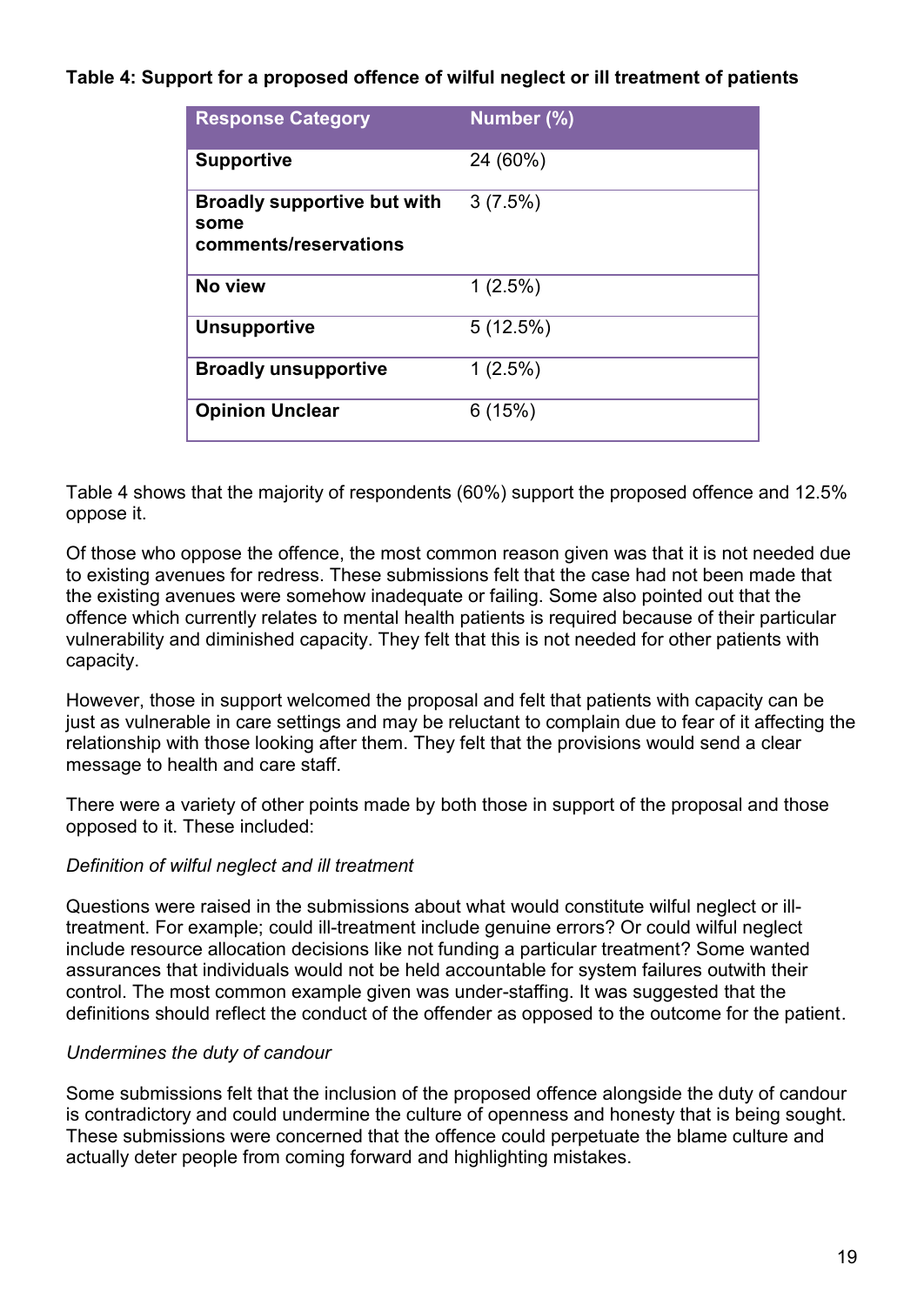#### *Inclusion of volunteers and exclusion of unpaid carers.*

The Bill would include volunteers within the proposed new offence but it would not include informal/unpaid carers. The approaches to these two groups resulted in mixed opinions. While some welcomed the inclusion of volunteers, others were concerned about the effect it might have on volunteering. In relation to carers, the carers' organisations welcomed that they are not included in the provisions but two submissions specifically called for them to be included.

#### *Children*

Of the submissions that mentioned whether or not these provisions should be extended to children, all of them thought that they should. This was usually on the grounds that they could not see why children should not be afforded the same protection as adults.

#### *Publicity orders*

Some respondents felt that publicity orders as laid out in the Bill would not add anything and could just lead to a culture of fear. Some thought that they might actually work against the duty of candour and lead to organisations hiding things.

#### *Summary conviction*

l

The use of summary procedure was criticised by a few submissions. These respondents felt that as a conviction is likely to end a person's career it should be triable on indictment only<sup>8</sup>.

<sup>8</sup> Criminal procedure (ie the procedure for the investigation and prosecution of crime) is divided into solemn and summary procedures. Summary procedure is used for less serious offences (with the charges set out in a complaint) and may ultimately lead to a trial before a sheriff or, in justice of the peace courts, before a bench of one or more lay justices. Trials under summary procedure are conducted without a jury. Solemn procedure involves the most serious of criminal cases and may ultimately lead to a trial on indictment, either before a judge in the High Court or before a sheriff in one of the sheriff courts. Trials under solemn procedure are conducted with a jury.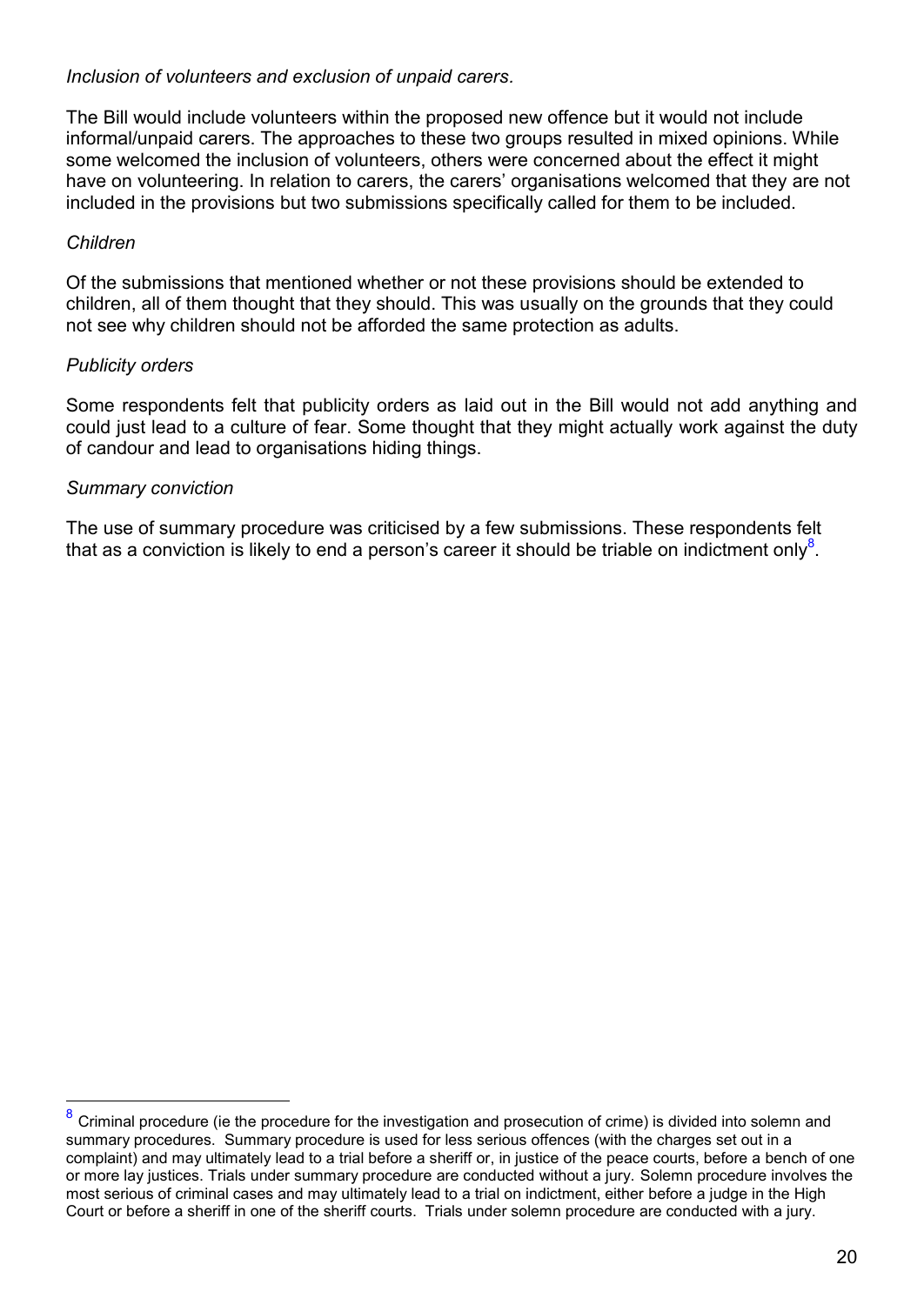# <span id="page-20-0"></span>**SOURCES**

ASH Scotland (2014). Young people and e-cigarettes in Scotland. Available at: <http://www.ashscotland.org.uk/media/6155/e%20cig%20Final%20report%2007.14.pdf>

ASH Scotland. (2014b) Electronic cigarettes / E-cigarettes. Briefing Paper. [Online]. Available at: <http://www.ashscotland.org.uk/media/6093/E-cigarettesbriefing.pdf>

BSI (2015). PAS 54115: 2015 – Vaping products, including electronic cigarettes, e-liquids, e-shisha and directly-related products. Manufacture, importation, testing and labelling.

Chief Executives of statutory regulators of healthcare professionals (2014). Joint statement on the professional duty of candour. Available at: [http://www.gmc](http://www.gmc-uk.org/Joint_statement_on_the_professional_duty_of_candour_FINAL.pdf_58140142.pdf)uk.org/Joint statement on the professional duty of candour FINAL.pdf 58140142.pdf

Dalton D & Williams N (2014). Building a culture of candour: A review of the threshold for the duty of candour and of the incentives for care organisations to be candid. Available at: <https://www.rcseng.ac.uk/policy/documents/CandourreviewFinal.pdf>

McRobbie, H, Bullen C, Hartmann-Boyce J and Hajek, P (2014). Electronic cigarettes for smoking cessation and reduction. Cochrane Collaboration, John Wiley & Sons Ltd. Available at: <http://onlinelibrary.wiley.com/doi/10.1002/14651858.CD010216.pub2/full>

Mid-Staffordshire NHS Foundation Trust Public Inquiry (2013). Report of the Mid-Staffordshire NHS Foundation Trust Public Inquiry. London, the Stationary Office. Available at: [http://webarchive.nationalarchives.gov.uk/20150407084003/http://www.midstaffspublicinquiry.co](http://webarchive.nationalarchives.gov.uk/20150407084003/http:/www.midstaffspublicinquiry.com/report) [m/report](http://webarchive.nationalarchives.gov.uk/20150407084003/http:/www.midstaffspublicinquiry.com/report)

National Advisory Group on the Safety of Patients in England (2013). A promise to learn – a commitment to act: Improving the safety of patients in England. Available at: [https://www.gov.uk/government/uploads/system/uploads/attachment\\_data/file/226703/Berwick\\_](https://www.gov.uk/government/uploads/system/uploads/attachment_data/file/226703/Berwick_Report.pdf) [Report.pdf](https://www.gov.uk/government/uploads/system/uploads/attachment_data/file/226703/Berwick_Report.pdf)

Office for National Statistics (2014). Use of e-cigarettes and the relationship to smoking. [Online: accessed 22 August 2015]. Available at: [http://www.ons.gov.uk/ons/rel/ghs/opinions-and](http://www.ons.gov.uk/ons/rel/ghs/opinions-and-lifestyle-survey/adult-smoking-habits-in-great-britain--2013/stb-opn-smoking-2013.html#tab-Use-of-e-cigarettes--and-the-relationship-to-smoking)[lifestyle-survey/adult-smoking-habits-in-great-britain--2013/stb-opn-smoking-2013.html#tab-](http://www.ons.gov.uk/ons/rel/ghs/opinions-and-lifestyle-survey/adult-smoking-habits-in-great-britain--2013/stb-opn-smoking-2013.html#tab-Use-of-e-cigarettes--and-the-relationship-to-smoking)[Use-of-e-cigarettes--and-the-relationship-to-smoking](http://www.ons.gov.uk/ons/rel/ghs/opinions-and-lifestyle-survey/adult-smoking-habits-in-great-britain--2013/stb-opn-smoking-2013.html#tab-Use-of-e-cigarettes--and-the-relationship-to-smoking)

Public Health England (2015) E-cigarettes: an evidence update. Available at: <https://www.gov.uk/government/publications/e-cigarettes-an-evidence-update>

Scottish Government (2013) Tobacco Control Strategy – Creating a Tobacco-Free generation. Edinburgh, Scottish Government. Available at:<http://www.gov.scot/Publications/2013/03/3766>

Scottish Parliament (2015a) Health (Tobacco, Nicotine etc. and Care) (Scotland) Bill [as introduced]. Edinburgh, Scottish Parliament. Available at: [http://www.scottish.parliament.uk/S4\\_Bills/Health%20Tobacco%20Nicotine%20etc.%20and%20](http://www.scottish.parliament.uk/S4_Bills/Health%20Tobacco%20Nicotine%20etc.%20and%20Care%20Scotland%20Bill/b73s4-introd.pdf) [Care%20Scotland%20Bill/b73s4-introd.pdf](http://www.scottish.parliament.uk/S4_Bills/Health%20Tobacco%20Nicotine%20etc.%20and%20Care%20Scotland%20Bill/b73s4-introd.pdf)

Scottish Parliament (2015b). Health (Tobacco, Nicotine etc. and Care) (Scotland) Bill -Explanatory Notes. Edinburgh, Scottish Parliament. Available at: [http://www.scottish.parliament.uk/S4\\_Bills/Health%20Tobacco%20Nicotine%20etc.%20and%20](http://www.scottish.parliament.uk/S4_Bills/Health%20Tobacco%20Nicotine%20etc.%20and%20Care%20Scotland%20Bill/b73s4-introd-en.pdf) [Care%20Scotland%20Bill/b73s4-introd-en.pdf](http://www.scottish.parliament.uk/S4_Bills/Health%20Tobacco%20Nicotine%20etc.%20and%20Care%20Scotland%20Bill/b73s4-introd-en.pdf)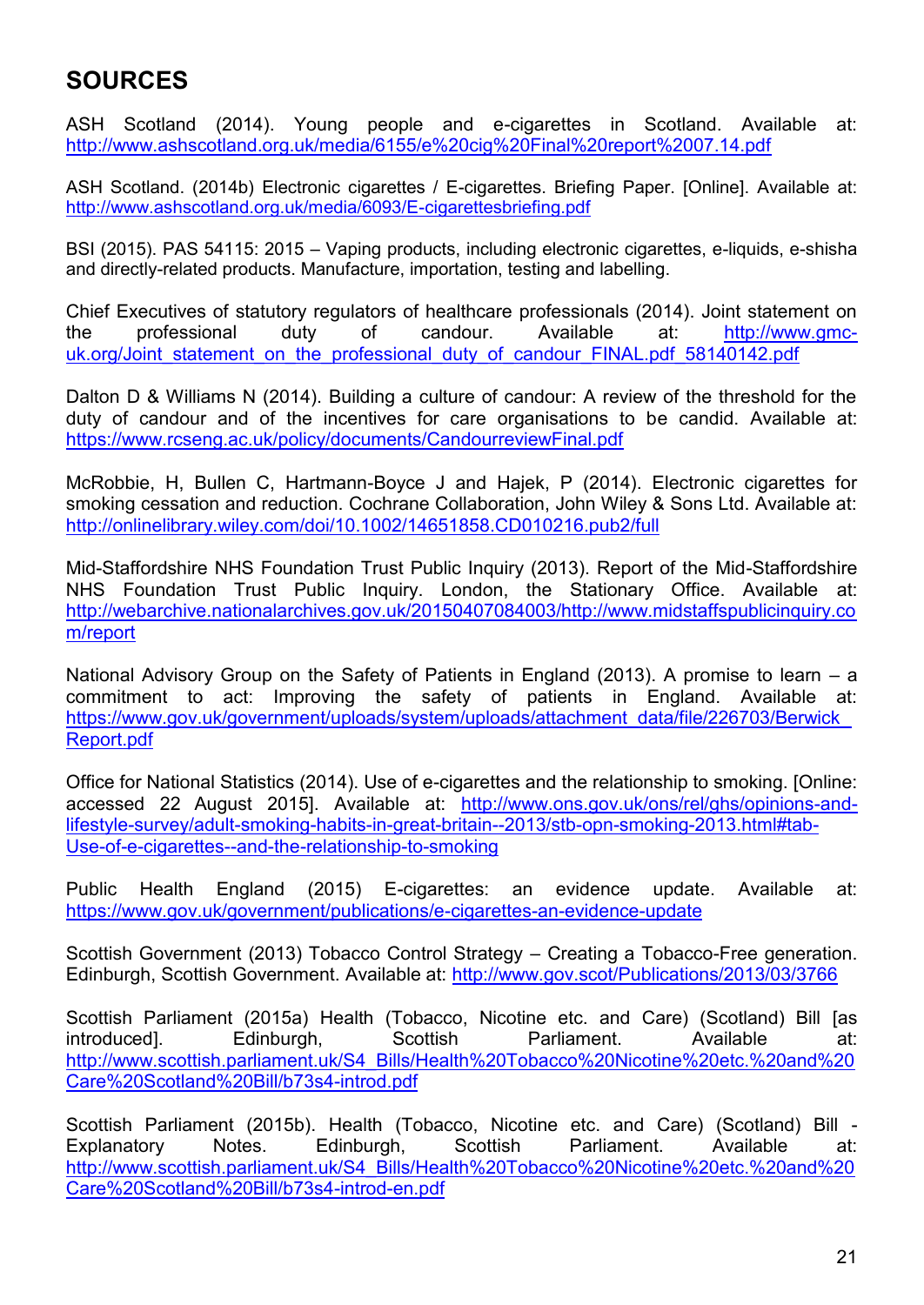Scottish Parliament (2015c). Health (Tobacco, Nicotine etc. and Care) (Scotland) Bill Policy<br>Memorandum. Edinburgh. Scottish Parliament. Available at: Memorandum. Edinburgh, Scottish Parliament. Available at: [http://www.scottish.parliament.uk/S4\\_Bills/Health%20Tobacco%20Nicotine%20etc.%20and%20](http://www.scottish.parliament.uk/S4_Bills/Health%20Tobacco%20Nicotine%20etc.%20and%20Care%20Scotland%20Bill/b73s4-introd-pm.pdf) [Care%20Scotland%20Bill/b73s4-introd-pm.pdf](http://www.scottish.parliament.uk/S4_Bills/Health%20Tobacco%20Nicotine%20etc.%20and%20Care%20Scotland%20Bill/b73s4-introd-pm.pdf)

World Health Organisation. (2014) Electronic nicotine delivery systems. FCTC/COP/6/10 rev.1. Paper for Conference of the Parties to the WHO Framework Convention of Tobacco Control, Sixth Session 13-18 October 2014. [Online]. Available at: [http://apps.who.int/gb/fctc/PDF/cop6/FCTC\\_COP6\\_10Rev1-en.pdf](http://apps.who.int/gb/fctc/PDF/cop6/FCTC_COP6_10Rev1-en.pdf)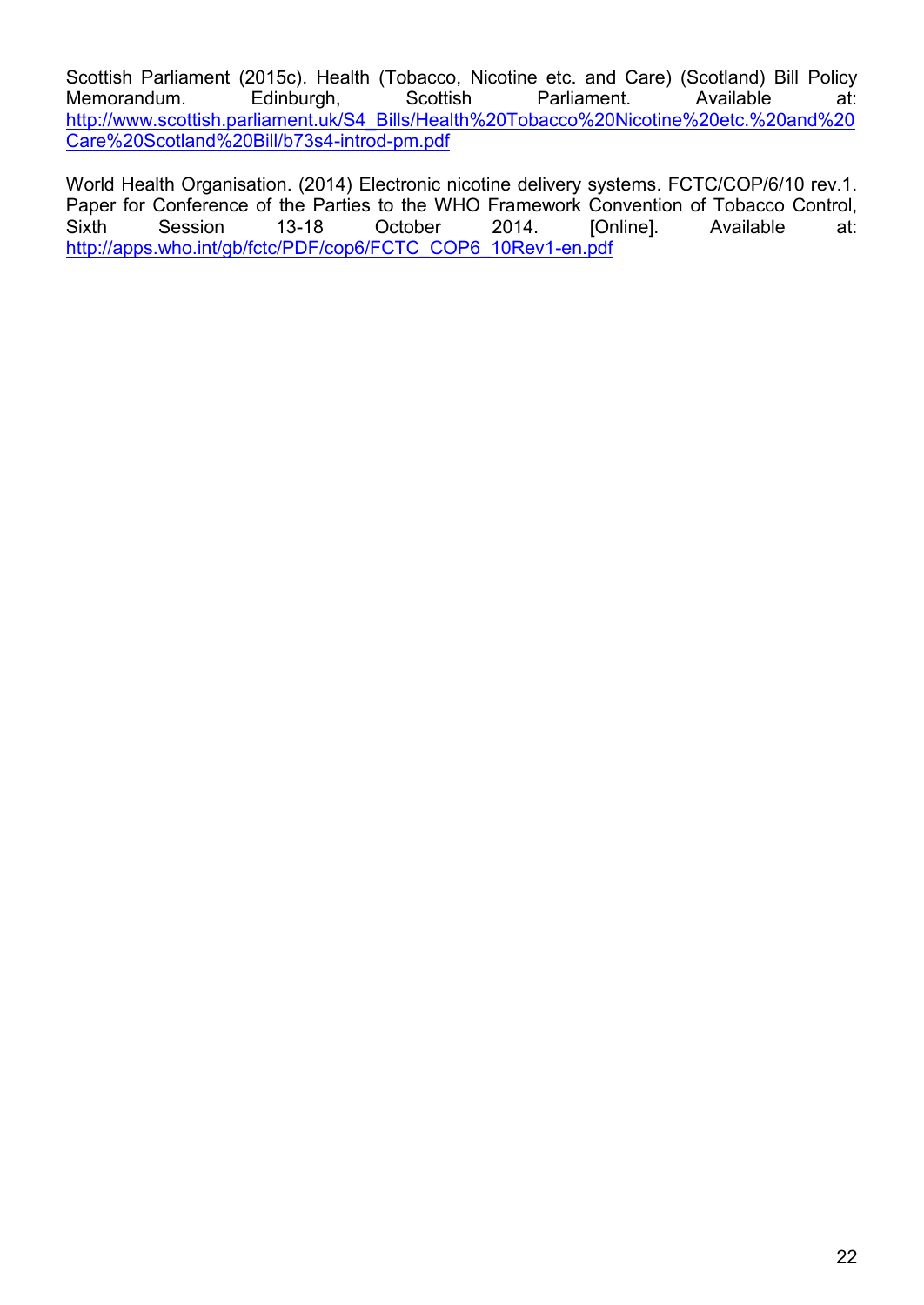THIS PAGE IS INTENTIONALLY BLANK.